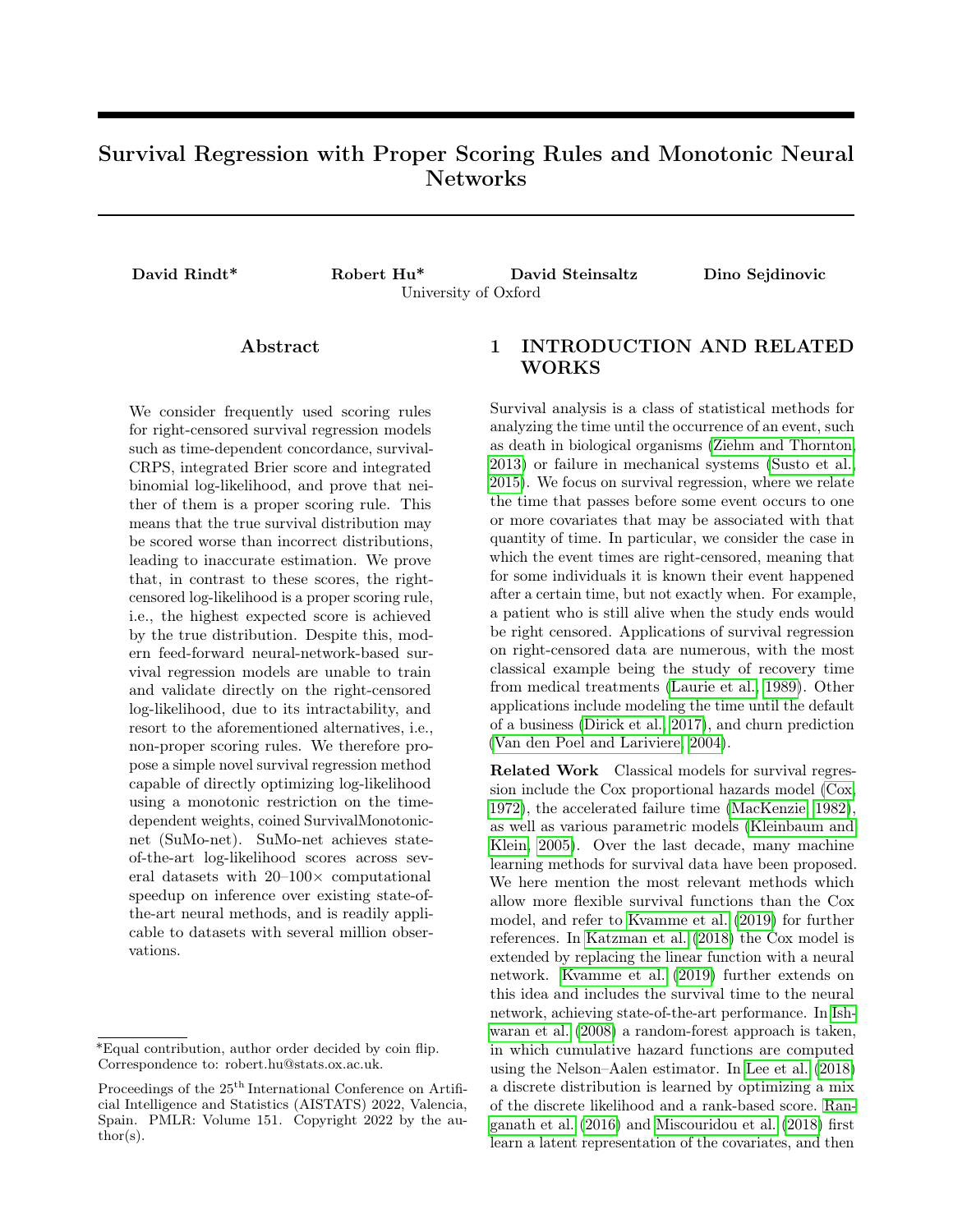learn a survival function using the latent representation. In particular, the latter method can deal with missing data in the context of electronic health records. In [Chapfuwa et al.](#page-9-3) [\(2018\)](#page-9-3) an adversarial model is used.

Intractable Likelihood As we model a survival distribution, it is natural to consider approaches based on maximizing the likelihood. In the particular case of right-censoring, we later prove that the right-censored likelihood actually is a proper scoring rule [\(Gneiting](#page-9-4) [and Raftery, 2007\)](#page-9-4), meaning that the highest expected score is obtained by the true distribution. However, none of the survival regression methods overviewed above have a tractable likelihood, impeding its direct use in estimation. In particular, [Kvamme et al.](#page-10-6) [\(2019\)](#page-10-6); [Katzman et al.](#page-10-7) [\(2018\)](#page-10-7) and [Ishwaran et al.](#page-9-2) [\(2008\)](#page-9-2) all learn discrete distributions, consisting of point masses at fixed times. In [Lee et al.](#page-10-8) [\(2018\)](#page-10-8), time is discretized into bins and while [Ranganath et al.](#page-10-9) [\(2016\)](#page-10-9), and [Miscouridou et al.](#page-10-10) [\(2018\)](#page-10-10) take a Bayesian approach, the resulting posterior distribution is also intractable. In each case computing the likelihood of new observations is problematic, as no method has direct access to the cumulative survival distribution. Some recent work by [Groha et al.](#page-9-5) [\(2021\)](#page-9-5) and [Tang et al.](#page-10-11) [\(2020\)](#page-10-11) proposes NeuralODEs to model the right-censored survival likelihood directly as a differential equation in time. While NeuralODEs are a very flexible class of models, they instead have pathologies relating to scalability [\(Dupont et al., 2019\)](#page-9-6), since they scale polynomially in the number of parameters used [\(Massaroli et al.,](#page-10-12) [2021\)](#page-10-12).

Alternative scoring rules While the likelihood is a standard measure of model fit for uncensored data, due to its intractability in right-censored data one typically resorts to alternative scoring rules. The most commonly used scores to evaluate the fit of a right-censored regression model are the time-dependent concordance [\(Antolini et al., 2005\)](#page-9-7), the survival-CRPS [\(Avati et al., 2020\)](#page-9-8), the Brier score for right-censored data [\(Graf et al., 1999\)](#page-9-9) and the binomial log-likelihood. In this paper we explore pathologies of these alternative scoring rules and propose SurvivalMonotonic neural net (SuMo-net) as a scalable and flexible survival regression model that optimizes likelihood directly. We summarize our contributions as:

- 1. We show theoretically and experimentally that time-dependent concordance, (integrated) Brier score and binomial log-likelihood, survival-CRPS are not proper scoring rules, meaning inaccurate distributions may achieve better scores than the true distribution.
- 2. We give a simple proof that right-censored loglikelihood is a proper scoring rule.

3. We introduce a novel survival regression model which directly optimizes right-censored loglikelihood and compare it to the existing methods in terms of performance and scalability, achieving state-of-the-art results on a range of datasets, together with 20–100 times speedups. Codebase: <https://github.com/MrHuff/Sumo-Net.git>

The paper is organized as follows: In Section 2 we introduce the notation used for survival regression. In Section 3, we define what a proper score is and show that time-dependent concordance, (integrated) Brier score and binomial log-likelihood, survival-CRPS are not proper scores. We further prove that the right-censored likelihood is a proper score. SurvivalMononotic neural net is introduced in Section 4. Section 5 provides extensive experiments. We conclude our work in Section 6.

# 2 BACKGROUND AND NOTATION

We are interested in an event-time  $T \in \mathbb{R}_{\geq 0}$  and how it depends on a covariate  $X \in \mathbb{R}^p$  for  $p \geq 1$ . We consider the case in which  $T$  is subject to right-censoring, where the event-time  $T$  is not known for every individual in the sample. Instead of observing  $T$  directly, we observe  $Z = \min\{T, C\}$  where  $C \in \mathbb{R}_{\geq 0}$  is a censoring time, as well as the indicator  $D = 1\{Z = T\}$  indicating if we observe the event-time. A sample of size  $n$  can thus be denoted by  $\{(X_i, Z_i, D_i)\}_{i=1}^n$ , where we use the uppercase letters when we treat the dataset as random and lowercase letters otherwise. We let  $S(t|x) \coloneqq 1 F(t|x) = \mathbb{P}(T > t | X = x)$  denote the (conditional) survival distribution, and, assuming  $T$  has a density, we let  $f(t|x) := \frac{d}{dt}F(t|x)$  denote the density of the event-time.

The goal of this work is the following: If we let  $S(t|x)$ denote the survival function of  $T$ , our aim is to estimate S with  $\hat{S}(t|x)$  based on the sample  $\{(X_i, Z_i, D_i)\}_{i=1}^n$ . We also look at ways to assess if  $\hat{S}$  is an accurate estimate of the true distribution S.

In survival analysis one typically assumes that censoring is not informative about the event-time conditional on the covariate, which we formally state in the following assumption.

<span id="page-1-0"></span>Assumption 1. (Independent censoring) We assume that conditionally on the covariate, the censoringand event-time are independent. That is, we assume  $T \perp\!\!\!\perp C|X.$ 

Let  $S(t|x)$  be a survival function and let  $f(t|x) = -\partial S(t|x)/\partial t$ . Then under Assumption Then under Assumption [1,](#page-1-0) the right-censored log-likelihood is defined as:

<span id="page-1-1"></span>
$$
\log L_n = \sum_{i=1}^n d_i \log f(z_i | x_i) + (1 - d_i) \log S(z_i | x_i). \tag{1}
$$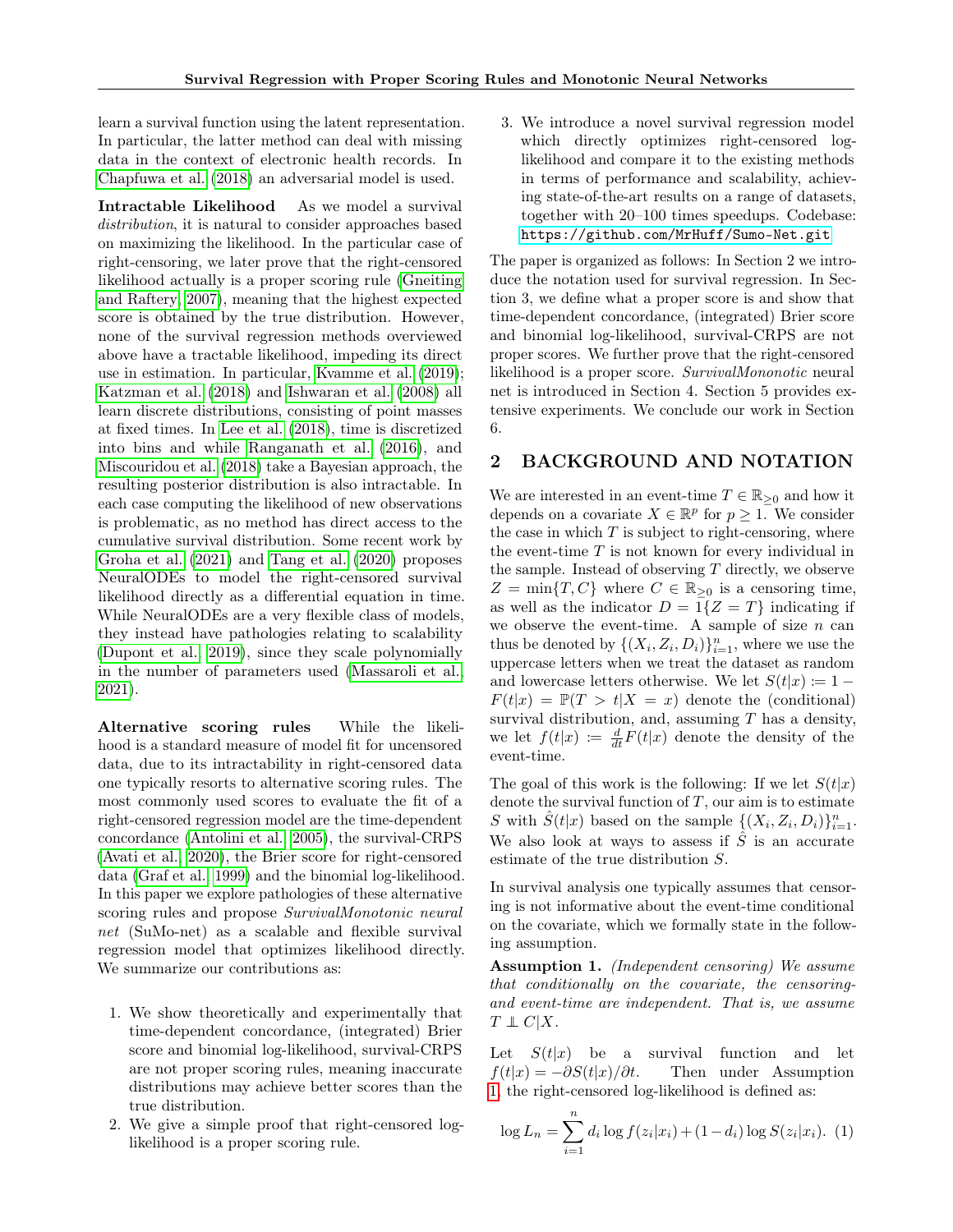| Right-censored survival regression             |                                  |                          |                                  |
|------------------------------------------------|----------------------------------|--------------------------|----------------------------------|
|                                                |                                  |                          |                                  |
|                                                | Observed event-time              |                          | $\mathbb{R}_{\geq 0}$            |
| $F(t x) = \int_0^t f(t' x)dt'$                 | Censoring time                   | $c_i$                    | $\overline{\mathbb{R}_{\geq 0}}$ |
| $S(t x) = 1 - F(t x)$                          | Right-censored times             | $z_i = \min\{t_i, c_i\}$ | $\mathbb{R}_{\geq 0}$            |
|                                                | Indicator of observed event-time | $d_i$                    | $\{0,1$                          |
|                                                | Covariates                       | $x_i$                    | $\mathbb{R}^d$                   |
| $S_Z(t x) = 1 - \int_0^t f(t' x)1_{t' < Z}dt'$ |                                  |                          |                                  |

Both the density- and the survival function imply that, if one models the density, then the likelihood contains n integrals which need to be estimated, making it a difficult optimization objective (see e.g. p. 288 of [Gu](#page-9-10) [\(2013\)](#page-9-10)). For that reason many methods optimize the partial likelihood instead of the right-censored likelihood. [\(Cox, 1972\)](#page-9-1).

# 3 EVALUATION CRITERIA AND PROPER SCORING RULES

A scoring rule S takes a distribution  $S$  over some set  $\mathcal Y$  and an observed value  $y \in \mathcal Y$  and returns a score  $S(S, y)$ , assessing how well the model predicts the observed value. For a positive scoring rule, a higher score indicates a better model fit. A scoring rule is called proper if the true distribution achieves the optimal expected score, i.e., if

$$
\mathbb{E}_{y \sim S} \mathcal{S}(S, y) \ge \mathbb{E}_{y \sim S} \mathcal{S}(\hat{S}, y) \quad \text{for all distributions } \hat{S}.
$$

In the context of survival regression, we call the scoring rule  $S$  proper if for every true distribution  $S$ , every censoring distribution  $C$  and for every covariate  $x$  it holds that

$$
\mathbb{E}_{T,C|X=x} \mathcal{S}\big(S(t|x),(Z,D)\big) \geq \mathbb{E}_{T,C|X=x} \mathcal{S}\big(\hat{S}(t|x),(Z,D)\big)
$$

for every distribution  $\hat{S}(t|x)$ , where in the above expression  $T|X = x \sim S(t|x)$ . By taking the expectation with respect to  $X$  in the above expression, we find that if  $S$  is a proper score, then also

$$
\mathbb{E}_{T,C,X} \mathcal{S}\big(S(t|X),(Z,D)\big) \geq \mathbb{E}_{T,C,X} \mathcal{S}\big(\hat{S}(t|X),(Z,D)\big)
$$

for every family of distributions  $\hat{S}(t|x)$  with  $x \in \mathbb{R}^p$ .

### 3.1 Existing evaluation metrics are not proper scoring rules

We now show that time-dependent concordance [\(An](#page-9-7)[tolini et al., 2005\)](#page-9-7), the Brier score for right-censored data [\(Graf et al., 1999\)](#page-9-9), the binomial log-likelihood and the survival-CRPS [\(Avati et al., 2020\)](#page-9-8) are not proper scoring rules. For time-dependent concordance and the survival-CRPS, these are a novel results. Timedependent concordance is not to be confused with [\(Blanche et al., 2018\)](#page-9-11), which considers time-independent concordance.

**Time-dependent concordance** Let  $(X, Z, D)$  and  $(X', Z', D')$  be i.i.d. covariates and right-censored eventtimes. Time-dependent concordance  $S_{C^{td}}$  [\(Antolini](#page-9-7) [et al., 2005\)](#page-9-7) is defined by

$$
\mathbb{P}\left(\hat{S}(Z|X) < \hat{S}(Z|X')|Z \leq Z', D = 1\right)
$$
\n
$$
+\frac{1}{2}\mathbb{P}\left(\hat{S}(Z|X) = \hat{S}(Z|X')|Z \leq Z', D = 1\right)
$$

where ties in the survival probabilities are dealt with as proposed in [Ishwaran et al.](#page-9-2) [\(2008\)](#page-9-2) (Step 3 of Section 5.1). It has been remarked that poorly calibrated models can still have a high time-dependent concordance [\(Kvamme et al., 2019\)](#page-10-6). [Rizopoulos et al.](#page-10-13) [\(2014\)](#page-10-13) and [Antolini et al.](#page-9-7) [\(2005\)](#page-9-7) have pointed out that censoring affects time-dependent concordance. We now show that time-dependent concordance is not a proper score by constructing an example where a false distribution has higher score than the true distribution.

Example: optimizing concordance for a binary covariate. Let  $X, X' \sim \text{Bernoulli}(1/2)$  independently. Then  $\hat{S}(\cdot|\cdot)$  maximizes  $\mathcal{S}_{C^{td}}$  if and only if it maximizes

$$
\mathbb{P}(\hat{S}(Z|X)<\hat{S}(Z|X'),Z\leq Z',D=1|X=1,X'=0)+\n\mathbb{P}(\hat{S}(Z|X)<\hat{S}(Z|X'),Z\leq Z',D=1|X=0,X'=1)=\n\int_0^\infty \left(1\{\hat{S}(t|1)<\hat{S}(t|0)\}f_T(t|1)S_C(t|1)S_T(t|0)S_C(t|0)\right)\n+1\{\hat{S}(t|0)<\hat{S}(t|1)\}f_T(t|0)S_C(t|0)S_T(t|1)S_C(t|1)\}dt.
$$

This expression is optimized by constructing  $\hat{S}(\cdot|\cdot)$  such that  $\hat{S}(t|1) < \hat{S}(t|0)$  if and only if

$$
f_T(t|1)S_C(t|1)S_T(t|0)S_C(t|0) \ge
$$
  

$$
f_T(t|0)S_C(t|0)S_T(t|1)S_C(t|1) \iff \lambda_T(t|1) \ge \lambda_T(t|0)
$$

where  $\lambda_T(t|x) = f_T(t|x)/S_T(t|x)$  is called the hazard rate. Hence, in this example, to maximize concordance we need the ordering of  $\hat{S}(t|1)$  and  $\hat{S}(t|0)$  to be the reversed order of the true hazard rates. In Figure [1,](#page-3-0) we use this insight to generate a false distribution with concordance much higher than the concordance of the true distribution (Example 1). See Appendix 1.2 for details.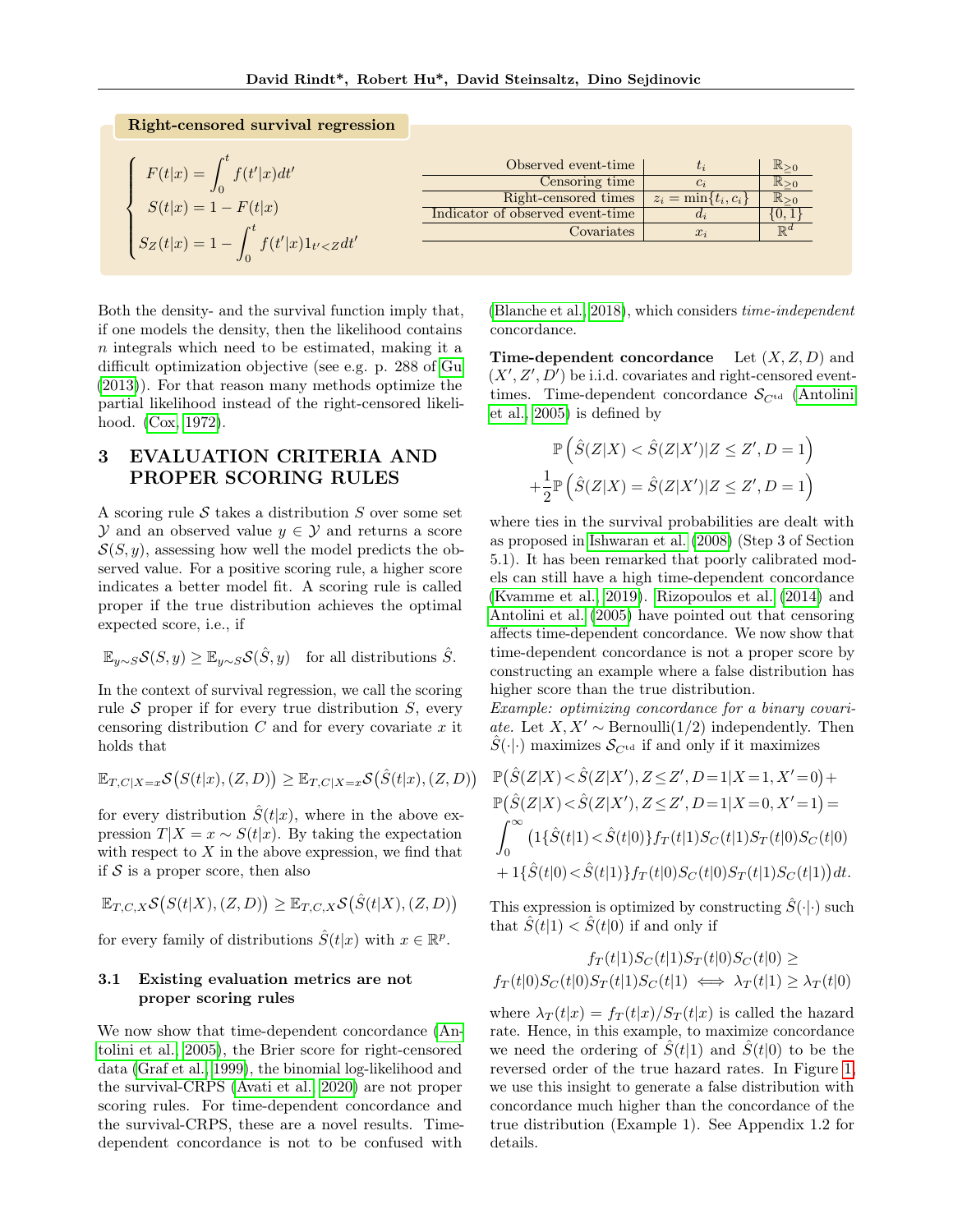<span id="page-3-0"></span>

Figure 1: The survival curves for the true distribution on the left and a false distribution, designed to optimize concordance, on the right. By drawing a sample of size 1000 from the true distribution, we find that the concordance score of the true distribution is lower than the score of the false distribution, confirming that an inaccurate distribution can have high concordance.

<span id="page-3-2"></span>

|                         | Example 1      |                                 | Example 2      |                                      |                                            |                                      |                             |              | Example 3                       |
|-------------------------|----------------|---------------------------------|----------------|--------------------------------------|--------------------------------------------|--------------------------------------|-----------------------------|--------------|---------------------------------|
|                         | ${\cal S}_{L}$ | $\mathcal{S}_{C^{\mathrm{td}}}$ | $S_L \uparrow$ | $\mathcal{S}_{\text{Brier}}^{t=4.0}$ | $\mathcal{S}_\mathrm{BLL}^{t=4.0}\uparrow$ | $\mathcal{S}_{\text{IBS}}\downarrow$ | $\mathcal{S}_{\rm{IBLL}}$ : | ${\cal S}_L$ | $\mathcal{S}_{CRPS} \downarrow$ |
| True distribution score | $-1.375$       | 0.541                           | $-1.795$       | 0.220                                | 0.085                                      | 0.032                                | $-0.009$                    | $-0.513$     | 3.884                           |
| Fake distribution score | $-11.029$      | 0.749                           | $-1.820$       | 0.204                                | 0.122                                      | 0.031                                | $-0.006$                    | $-0.626$     | 1.646                           |
| Consistent?             |                |                                 |                |                                      |                                            |                                      |                             |              |                                 |

Table 1: Scores for true and fake distribution respectively. Bottom line indicates if the true distribution scores better than the fake distribution. Right-censored likelihood consistently scores the true distribution higher than a fake distribution, in contrast to non-proper scores.

**Brier score** The Brier score at time  $t$  for the estimated survival distribution  $\hat{S}(\cdot|\cdot)$  is typically defined as [\(Graf et al., 1999\)](#page-9-9)

$$
\mathcal{S}_{\text{Brier}}^t(\hat{S}(t|x), (z, d)) =
$$
  

$$
\frac{\hat{S}(t|x)^2 1\{z \le t, d = 1\}}{\hat{G}(z)} + \frac{(1 - \hat{S}(t|x))^2 1\{z > t\}}{\hat{G}(t)}
$$

where  $\tilde{G}$  is the Kaplan-Meier estimate of the censoring distribution. Assuming that the estimated survival function of the censoring time C,  $\tilde{G}(\cdot)$  is the exact marginal distribution  $G(\cdot) = \mathbb{P}(C > \cdot)$ , then the expectation, conditional on the  $X_i$  equals

$$
\mathbb{E}\left[\mathcal{S}_{\text{Brier}}(\hat{S}(t|x), (Z,D))|X=x\right] =
$$

$$
\hat{S}(t|x)^{2} \int_{0}^{t} \frac{G(z|x)}{G(z)} f_{T}(z|x) dz \qquad (2)
$$

+ 
$$
(1 - \hat{S}(t|x))^2 \frac{G(t|x)}{G(t)} S_T(t|x)
$$
. (3)

If  $C \perp X$ , and  $G(\cdot|x) = G(\cdot)$ , for all x, then it is easy to see the above equals

$$
\hat{S}(t|x)^{2}(1 - S_{T}(t|x)) + (1 - \hat{S}(t|x))^{2}S_{T}(t|x).
$$

By setting  $a_i = \hat{S}(t|x)$  and optimizing with respect to each of the  $a_i$ , we find that the expected Brier score is minimized for  $\hat{S}(t|x) = S_T(t|x)$ , i.e., when the estimated survival probabilities equal the true survival probabilities. Under the assumption of censoring independent of the covariate and a perfectly estimated censoring distribution, the Brier score is thus a proper score. However, as Equation [2](#page-3-1) makes clear, the Brier

score may not be a proper score when  $C \not\perp X$ . The problematic assumption on the censoring distribution has, for example, been reported in [Kvamme and](#page-10-14) [Borgan](#page-10-14) [\(2019\)](#page-10-14). We construct an example (Example 2) where an inaccurate distribution achieves a lower (i.e., better) Brier score than the true distribution in Table [1.](#page-3-2) For details see Appendix 1.3. Indeed, one could use estimates that include the covariate instead of the Kaplan–Meier estimate, so as to estimate  $\mathbb{P}(C > t|x)$ . Since this requires a regression of the censoring distribution to compute a score of the regression of the event-time, this raises the question of how to choose the best regression of the censoring distribution. Because of this loop, in practice the Kaplan–Meier estimate is often chosen [\(Kvamme and Borgan, 2019;](#page-10-14) [Kvamme et al., 2019\)](#page-10-6). The same analysis of the Brier score can be applied to the binomial log-likelihood (BLL). In particular, the BLL is a proper score under the assumption that  $C \perp\!\!\!\perp X$ , but it need not be proper when this assumption is violated. We use Example 2 to demonstrate that BLL also breaks in Table [1.](#page-3-2) It should be stressed that the pathology of Brier Score lies in the difficulty of estimating the weights rather than the score itself; work such as [Han et al.](#page-9-12) [\(2021\)](#page-9-12), propose inverse weighted survival games to correctly estimate the Brier Score.

<span id="page-3-1"></span>Integrated Brier score and integrated binomial log-likelihood The Brier score above was defined for a fixed time t. The integrated Brier score (IBS) has been defined as a measure of goodness-of-fit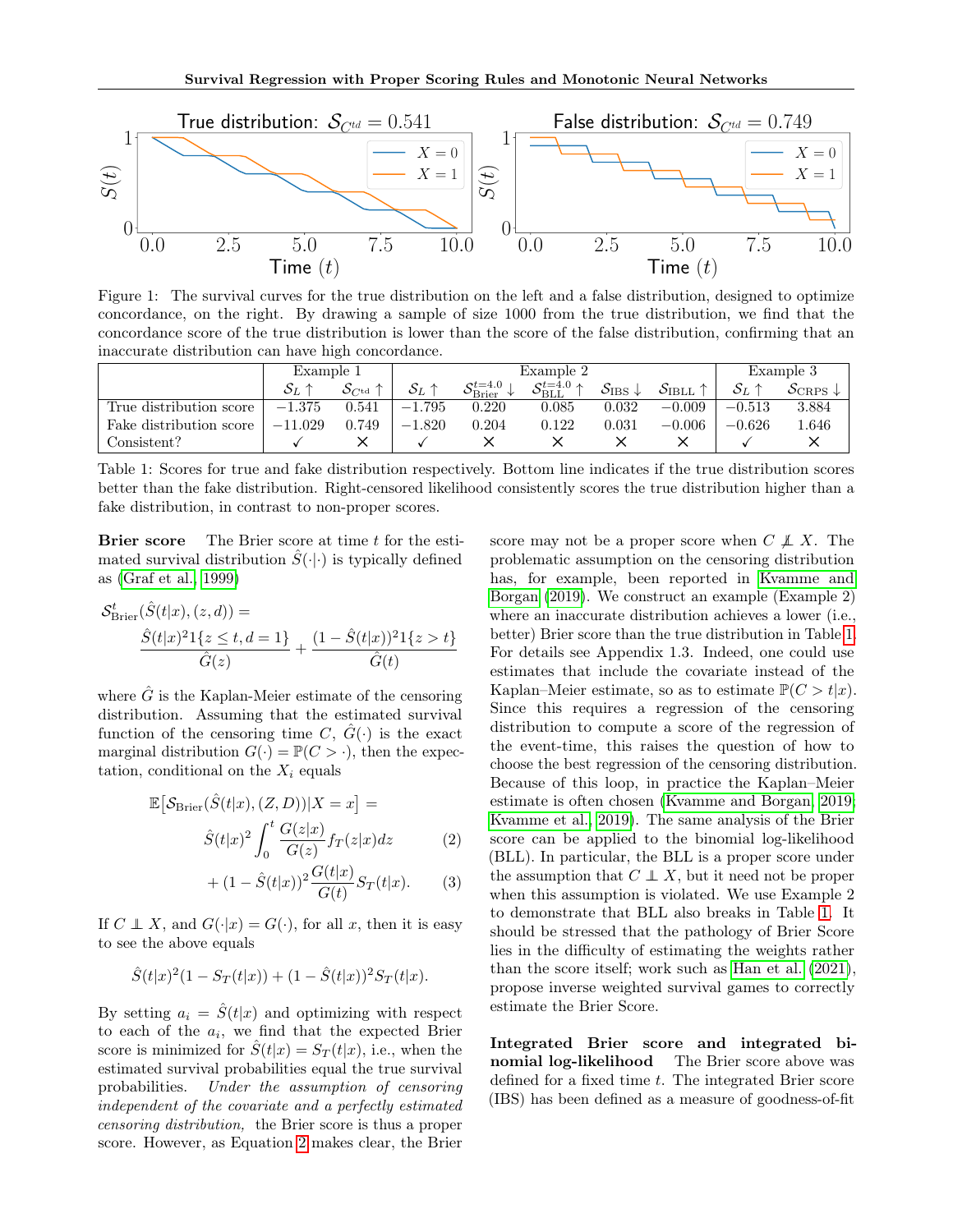of the estimate  $\hat{S}(\cdot|\cdot)$  by

$$
\mathcal{S}_{\text{IBS}}(\hat{S}(t|x), (z, d))
$$
  
= 
$$
\frac{1}{t_2 - t_1} \int_{t_1}^{t_2} \mathcal{S}_{\text{Brier}}^t(\hat{S}(t|x), (z, d)) dt,
$$

where typically  $t_1 = 0$  and  $t_2 = z_{\text{max}}$  $\max\{z_1,\ldots,z_n\}$ . In experiments, the integral is approximated by a sum over an equally spaced grid of times. The binomial log-likelihood at time  $t$ ,  $S_{\text{BLL}}^t$  is defined by:

$$
\mathcal{S}_{\text{BLL}}^{t}(S(t|x), (z, d)) = \frac{\log(1 - \hat{S}(t|x))1\{z \le t, d = 1\}}{\hat{G}(z)} + \frac{S(t|x)1\{z \ge t\}}{\hat{G}(t)}.
$$

Analogously to the definition of IBS, the integrated binomial log-likelihood, IBLL, is defined as

$$
S_{\text{IBLL}}(S(t|x), (z, d)) = \frac{1}{t_2 - t_1} \int_{t_1}^{t_2} S_{\text{BLL}}^t(S(t|x), (z, d)) dt.
$$

As neither  $\mathcal{S}_{\textnormal{Brier}}^t$  nor  $S_{\textnormal{BLL}}^t$  are proper scores, it follows that  $S_{\text{Integrated-Brier}}$  and  $S_{\text{IBLL}}$  are not proper scores. We use Example 2 to show that IBS and IBLL breaks in Table [1.](#page-3-2)

Survival-CRPS The survival continuous ranked probability score (survival-CRPS) is defined by

$$
\mathcal{S}_{CRPS}(\hat{F}_X,(Z,D)) =
$$
  

$$
\int_0^Z \hat{F}(t|X)^2 dt + D \int_Z^\infty (1 - \hat{F}(t|X))^2 dt
$$

and was proposed in [Avati et al.](#page-9-8) [\(2020\)](#page-9-8) as an extension of the continuous ranked probability score (CRPS) [\(Gneiting et al., 2007\)](#page-9-13). This is equivalent to the integrated Brier score without inverse probability weighting. In [Avati et al.](#page-9-8) [\(2020\)](#page-9-8), the score was also claimed to be a proper score. The proof strategy given there argues that the survival-CRPS is simply the weighted CRPS of [Gneiting and Ranjan](#page-9-14) [\(2011\)](#page-9-14) with the weight function set to the indicator of uncensored regions. As we show in Appendix 1.4.1, however, this weight function does not recover the survival-CRPS. This suggests that the survival-CRPS is not a proper score. For example, if the censoring time C is deterministic, i.e.,  $C = c$  w.p. 1 for  $c \in \mathbb{R}_{\geq 0}$ , then it is clear that to minimize the survival-CRPS, one would set  $\hat{F}(c) = 1$ , even if the true CDF is less than 1. This principle also holds in the case of random censoring, where one can construct false CDFs which yield a lower (i.e., better) survival-CRPS. We use this insight to construct an example (Example 3) where survival-CRPS breaks in Table [1.](#page-3-2) For details, see Appendix 1.4.2.

### 3.2 The right-censored log-likelihood is a proper score

The right-censored log-likelihood score of an observation  $(z, d)$ , given a covariate x and distribution  $S(t|x)$ is simply the likelihood given in Equation [1,](#page-1-1) i.e.:

$$
\mathcal{S}_L(S(t|x), (z, d)) = d \log f(z|x) + (1 - d) \log S(z|x).
$$

Let  $\hat{S}$  denote any continuous survival curve, and let S denote the true survival distribution of the event-time T, and make the following assumption.

<span id="page-4-0"></span>**Assumption 2.** Assume that  $KL(S||\hat{S}) < \infty$ , where KL denotes the Kullback–Leibler divergence.

Under this assumption, we prove the following lemma. **Lemma 1.** Let  $S$  be the true survival distribution of the event-time  $T$ . For every distribution  $\tilde{S}$  that satisfies Assumption [2](#page-4-0) and for every  $x \in \mathbb{R}^p$ , it holds that

$$
\mathbb{E}\left[\mathcal{S}_L(S(t|x),(Z,D))|X=x\right]
$$
  

$$
\geq \mathbb{E}[\mathcal{S}_L(\hat{S}(t|x),(Z,D))|X=x]
$$

*Proof.* We need to prove that for every  $x \in \mathbb{R}^p$ , for every distribution  $S(t|x)$ 

$$
\mathbb{E}\left[\mathcal{S}(S(t|x), (Z, D))|X = x\right]
$$
  

$$
\geq \mathbb{E}[\mathcal{S}(\hat{S}(t|x), (Z, D))|X = x]
$$

where  $T \sim S(t|x)$ , the censoring time C follows an arbitrary distribution and it is assumed that  $S(t|x)$ and  $S(t|x)$  satisfy Assumption 1. We can safely omit x from the notation and prove that

$$
\mathbb{E}\mathcal{S}(S,(Z,D)) \geq \mathbb{E}\mathcal{S}(\hat{S},(Z,D))
$$

where again  $T \sim S$ , the censoring time C follows an arbitrary distribution and it is assumed that S and  $\hat{S}$  satisfy Assumption 1. This has been proved in a slightly different context in [Diks et al.](#page-9-15) [\(2011\)](#page-9-15) Lemma 1. In that context the censoring variable is assumed known. The same argument can be applied to the case of random censoring, by first conditioning on the censoring variable. Namely, if we can prove that

$$
\mathbb{E}\left[\mathcal{S}(S,(Z,D))|C\right] \geq \mathbb{E}[\mathcal{S}(\hat{S},(Z,D))|C]
$$

then it follows, by taking the expectation over  $C$ , that also

$$
\mathbb{E}\mathcal{S}(S,(Z,D)) \geq \mathbb{E}\mathcal{S}(\hat{S},(Z,D)).
$$

We now prove the first inequality following the proof of Lemma 1 in [Diks et al.](#page-9-15)  $(2011)$ . Let f denote the density of S, and let  $\hat{f}$  denote the density of  $\hat{S}$ . Note that the expected score can be written as follows:

$$
\mathbb{E}\left[\mathcal{S}(\hat{S},(Z,D))|C\right]=
$$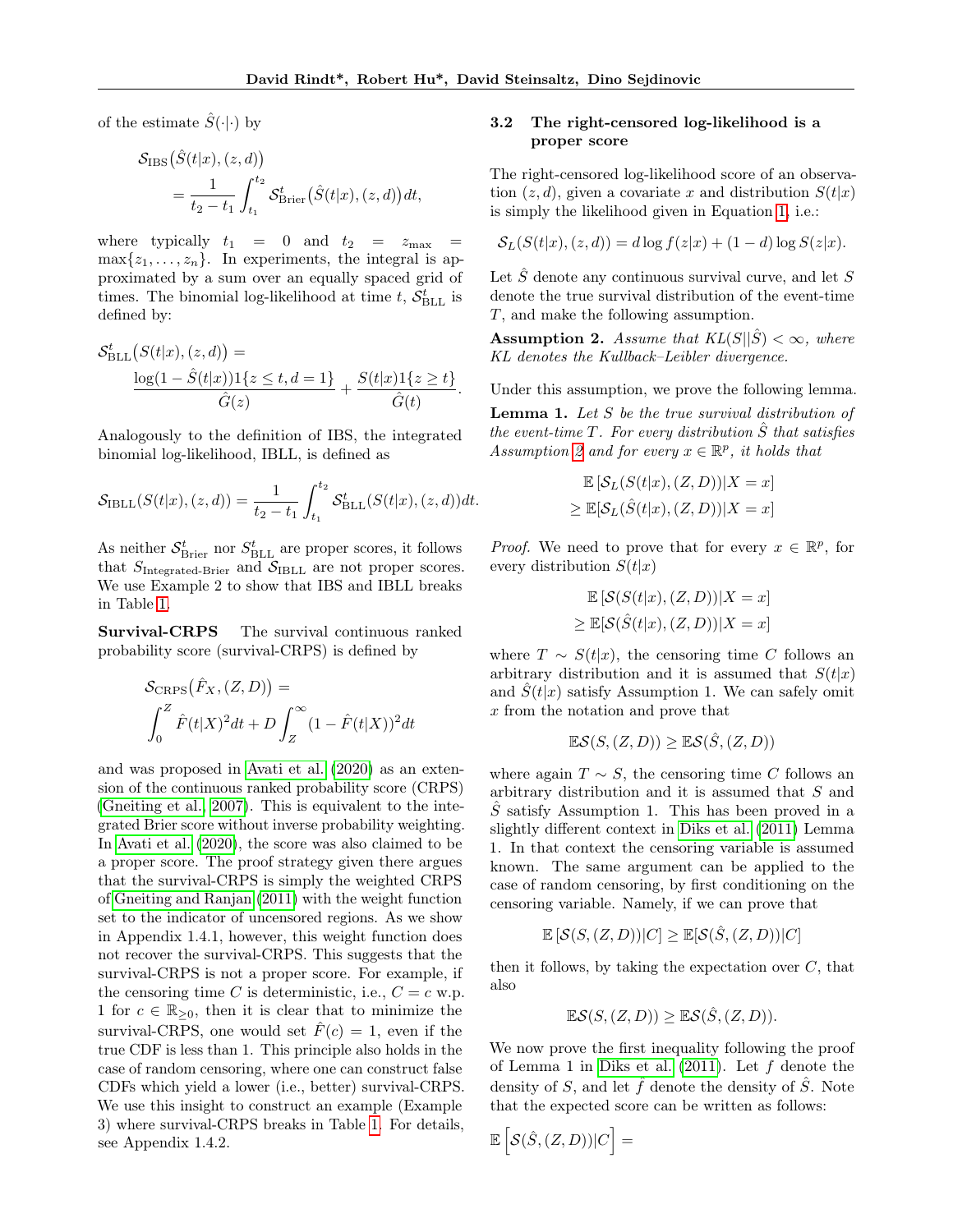$$
\mathbb{E}\left[D\log\hat{f}(Z) + (1-D)\log\hat{S}(Z)\big|C\right]
$$
  
= 
$$
\int_0^\infty 1\{t \le C\} f(t) \log\hat{f}(t) + 1\{t > C\} f(t) \log\hat{S}(C) dt
$$
  
= 
$$
\int_0^C f(t) \log\hat{f}(t) dt + S(C) \log\hat{S}(C).
$$

Hence,

$$
\mathbb{E}\left[\mathcal{S}(S,(Z,D)) - \mathcal{S}(\hat{S},(Z,D)) \mid C\right]
$$
\n
$$
= \int_0^C f(t) \log \frac{f(t)}{\hat{f}(t)} dt + S(C) \log \frac{S(C)}{\hat{S}(C)}
$$
\n
$$
= F(C) \int_0^C \frac{f(t)}{F(C)} \log \frac{f(t)/F(C)}{\hat{f}(t)/\hat{F}(C)} dt + S(C) \log \frac{S(C)}{\hat{S}(C)} - F(C) \int_0^C \frac{f(t)}{F(C)} \log \frac{1/F(C)}{1/\hat{F}(C)} dt
$$
\n
$$
= F(C) \int_0^C \frac{f(t)}{F(C)} \log \frac{f(t)/F(C)}{\hat{f}(t)/\hat{F}(C)} dt + S(C) \log \frac{S(C)}{\hat{S}(C)} + F(C) \log \frac{F(C)}{\hat{F}(C)}
$$
\n
$$
= F(C)KL(f(t)/F(C)) \parallel \hat{f}(t)/\hat{F}(C)) + KL(\text{Ber}(S(C))) \parallel \text{Ber}(\hat{S}(C))) \ge 0.
$$

The distributions  $f(t)/F(C)$  and  $\hat{f}(t)/\hat{F}(C)$  are the densities of f and f conditioned on the event  $T \leq C$ . The first KL divergence exists by Assumption 1. The second term is the KL divergence between Bernoulli random variables with success probabilities  $S(C)$  and  $S(C)$  respectively.  $\Box$ 

Hence, under Assumption [2,](#page-4-0) the right-censored loglikelihood is a proper scoring rule. We provide a proof in Appendix 1.1, as a simple extension of Lemma 1 of [Diks](#page-9-15) [et al.](#page-9-15) [\(2011\)](#page-9-15), by conditioning on the censoring variable and the covariate. We note that this result may also be deduced from Section 3.5 of [Dawid and Musio](#page-9-16) [\(2014\)](#page-9-16), as a non-trivial special case where one uses the function  $\psi(p) = p \log p - p$ , but the more general claim there is provided without a proof. We empirically validate that the right-censored log-likelihood is a proper score by applying it to the true and fake distributions for Example 1, 2 and 3 in Table [1.](#page-3-2) As expected, the right-censored log-likelihood correctly gives the true distribution a higher score than the fake distribution for all examples.

Summary of insights We have shown both theoretically and empirically that  $S_C^{\text{td}}$ ,  $S_{\text{IBS}}$ ,  $S_{\text{IBLL}}$  and  $S_{CRPS}$  are not proper scores, meaning that optimizing them gives no guarantee of learning the true survival distribution for right-censored data. Since the rightcensored log-likelihood is proven to be a proper score, it is imperative to construct models that train and evaluate on the log-likelihood directly, rather than using non-proper proxy scores.

# 4 OPTIMIZING LIKELIHOOD USING PARTIALLY MONOTONIC NEURAL NETWORKS

To optimize the right-censored log-likelihood of [\(1\)](#page-1-1), one needs to jointly model the survival distribution and the density. To do so, we adapt the monotonic neural density estimator (MONDE) of [Chilinski and](#page-9-17) [Silva](#page-9-17) [\(2020\)](#page-9-17) in the case of a univariate response variable to the survival context. A similar strategy has been used in [Omi et al.](#page-10-15) [\(2019\)](#page-10-15) to model temporal point processes. We adapt MONDE to jointly model the survival function and the density function of a right-censored event-time, resulting in a scalable and flexible survival regression model that can train and evaluate directly on log-likelihood. The model is coined SurvivalMonotonic-neural network (SuMo-net) and we provide a brief overview of its architecture in Figure [2.](#page-6-0)

Architecture Figure [2](#page-6-0) pictures the SuMo-network structure as a directed graph with two types of edges. The network can be defined in terms of two fully connected feed-forward sub-networks. A covariate  $x$  is first passed through a network  $h^{\text{cov}}(x)$  with  $L^{\text{cov}}$  layers in which each layer is fully connected to the next, and no other edges are present. The output of the covariate network, together with the time input  $t$  forms the input of a second network  $h^{\text{mixed}}(t, u)$ , where u has the same dimension as the output of the covariate network  $h^{\text{cov}}(x)$ . In this network, too, all edges are present from layer l to  $l + 1$  for  $l = 1, ..., L^{\text{mixed}} - 1$  and no additional edges are added. The output layer of the mixed network consists of a single neuron with value  $h(t, x)$ , thus returning a scalar. The total network h thus equals

$$
h(t, x) = h^{\text{mixed}}(t, h^{\text{cov}}(x)).
$$

We then model  $S(t|x)$  through  $\hat{S}(t|x) = 1$ sigmoid  $(h(t, x))$ . It should be noted that we propose a minimal implementation of SuMo-net, only using a vanilla feed-forward architecture. Any other type of architecture such as Resnet [\(He et al., 2015\)](#page-9-18), LSTM [\(Hochreiter and Schmidhuber, 1997\)](#page-9-19), Densenet [\(Huang](#page-9-20) [et al., 2018\)](#page-9-20) etc., can be used to enhance model flexibility further, depending on the nature of the application.

**Training** After passing  $h(t, x)$  through the sigmoid function, the final edge in Figure [2](#page-6-0) represents differentiation of sigmoid $(h(t, x))$  with respect to t and we set  $\hat{f}(t|x) = -\partial \hat{S}(t|x)/\partial t$ . To compute the derivative, we use automatic differentiation as implemented in Py-Torch [\(Paszke et al., 2019\)](#page-10-16), in line with the approach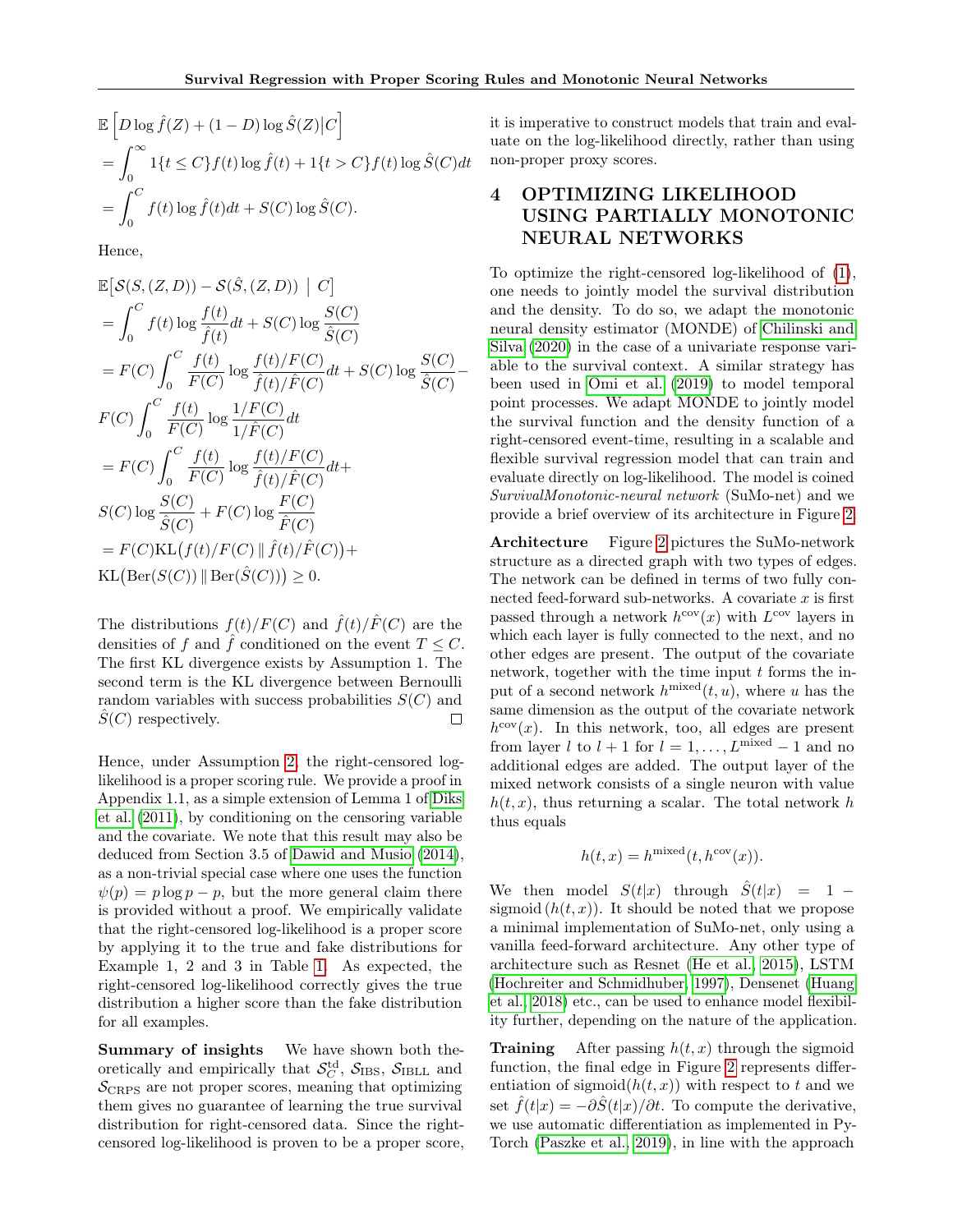<span id="page-6-0"></span>

Figure 2: [Figure adapted from Figure 1 of [Chilinski and Silva](#page-9-17) [\(2020\)](#page-9-17)] The graph representing SuMo-net, modelling the survival curve. The last edge symbolizes the operation of differentiating the conditional survival distribution function  $S(t|x)$  with respect to the input t, resulting in the conditional density of the survival time. The second-to-last edge represents passing  $h(t, x)$  through 1 – sigmoid. If one models the cumulative hazard instead, we replace 1 – sigmoid by SoftReLU and use  $\frac{\partial}{\partial t}$  in the last edge instead of  $-\frac{\partial}{\partial t}$ .

taken in [Chilinski and Silva](#page-9-17) [\(2020\)](#page-9-17). One can also approximate the derivative by applying the chain rule to sigmoid $(h(t, x))$ , yielding that

$$
f(t|x) = -\operatorname{sigmoid}(h(t, x))(1 - \operatorname{sigmoid}(h(t, x))
$$

$$
\times \left(\frac{h(t + \epsilon, x) - h(t, x)}{\epsilon}\right) + o(1).
$$

We implemented SuMo-net both using this approximation and using auto-grad and found the implementations performed comparably during the experiments. We found further that both of these implementations improved performance over simply evaluating  $-(S(t+\epsilon|x)-S(t|x))/\epsilon$ , which may be due to the vanishing gradient of the sigmoid function as one moves away from 0.

Universality Since the survival function and the cumulative hazard function are non-increasing and nondecreasing in t respectively, we can ensure that the output of the neural net does not decrease as t increases by restricting the weights which are applied to the time  $t$  to be non-negative. As discussed in [Lang](#page-10-17)  $(2005)$ , non-decreasing behaviour in t is guaranteed if all weights that are descendants of  $t$  in Figure [2](#page-6-0) are non-negative. In [Lang](#page-10-17) [\(2005\)](#page-10-17) it is furthermore shown that if there are at least 2 hidden layers in the mixed network  $h_{\text{mixed}}(t, u)$ , then, given enough nodes in each layer, the network can universally approximate any true survival function. In our implementation, we ensure that weights are non-negative by defining them as the square of unrestricted weights. It should be noted that despite being a relatively simple idea, the neural network property of SuMo-net allows survival regression to straightforwardly use any type of data such as images, graphs or any type of sequences, which allows for an unrivaled flexibility in data choices.

### 5 EXPERIMENTS

We apply SuMo-net to five real datasets SUPPORT, METABRIC, GBSG, FLCHAIN, and KKBOX presented in [Kvamme et al.](#page-10-6) [\(2019\)](#page-10-6). We compare the results with the methods DeepHit [\(Lee et al., 2018\)](#page-10-8), Cox-Time and Cox-CC [\(Kvamme et al., 2019\)](#page-10-6), Deep-Surv [\(Katzman et al., 2018\)](#page-10-7) and the classical Cox model [\(Cox, 1972\)](#page-9-1). To nuance the comparisons, we contrast against reported results in SODEN [Tang et al.](#page-10-11) [\(2020\)](#page-10-11) and SurvNODE [Groha et al.](#page-9-5) [\(2021\)](#page-9-5), which are both NeuralODE based models that can train on likelihood directly. We also compare against modelling the parameters (scale & shape and mean & variance) of the Weibull and Log-normal distribution with neural nets as functions of covariates and time, analogous to [Avati](#page-9-8) [et al.](#page-9-8) [\(2020\)](#page-9-8). When parametrising a survival distribution directly, the right-censored likelihood can in fact be calculated directly.

We use a 5-fold cross-validation procedure in which the model is trained on three folds, one fold is used for validation, and one fold is reserved for testing. We then average the evaluation criteria calculated on five different test folds. For datasets FLCHAIN, GBSG, METABRIC, and SUPPORT we optimize SuMo-net and baselines by using the hyperopt library [\(Bergstra](#page-9-21) [et al., 2013\)](#page-9-21) for 300 iterations. For the KKBOX dataset we do the same, but for 100 hyperopt iterations, due to computational constraints. All experiments were run on a GPU cluster consisting of 8 Nvidia 1080 GTX TI cards.

Results In Table [3](#page-8-0) we compare the methods in terms of right-censored likelihood. As the benchmarks do not have tractable right-censored likelihood, this is approximated by interpolating their survival curves. While the obtained likelihoods of the benchmarks are only approximations, the results suggest SuMo-net is performant in terms of right-censored likelihood even when compared to much more complex NeuralODE based methods. It should be noted that neither SurvNODE or SODEN has been run on datasets larger than 40000 observations, due to computational costs scaling with observations and function evaluations [\(Massaroli et al., 2021\)](#page-10-12). In Table [4](#page-8-1) we compare the binomial log-likelihood of the models. Also in terms of IBLL, SuMo-net scores well. Results for IBS and time-dependent concordance are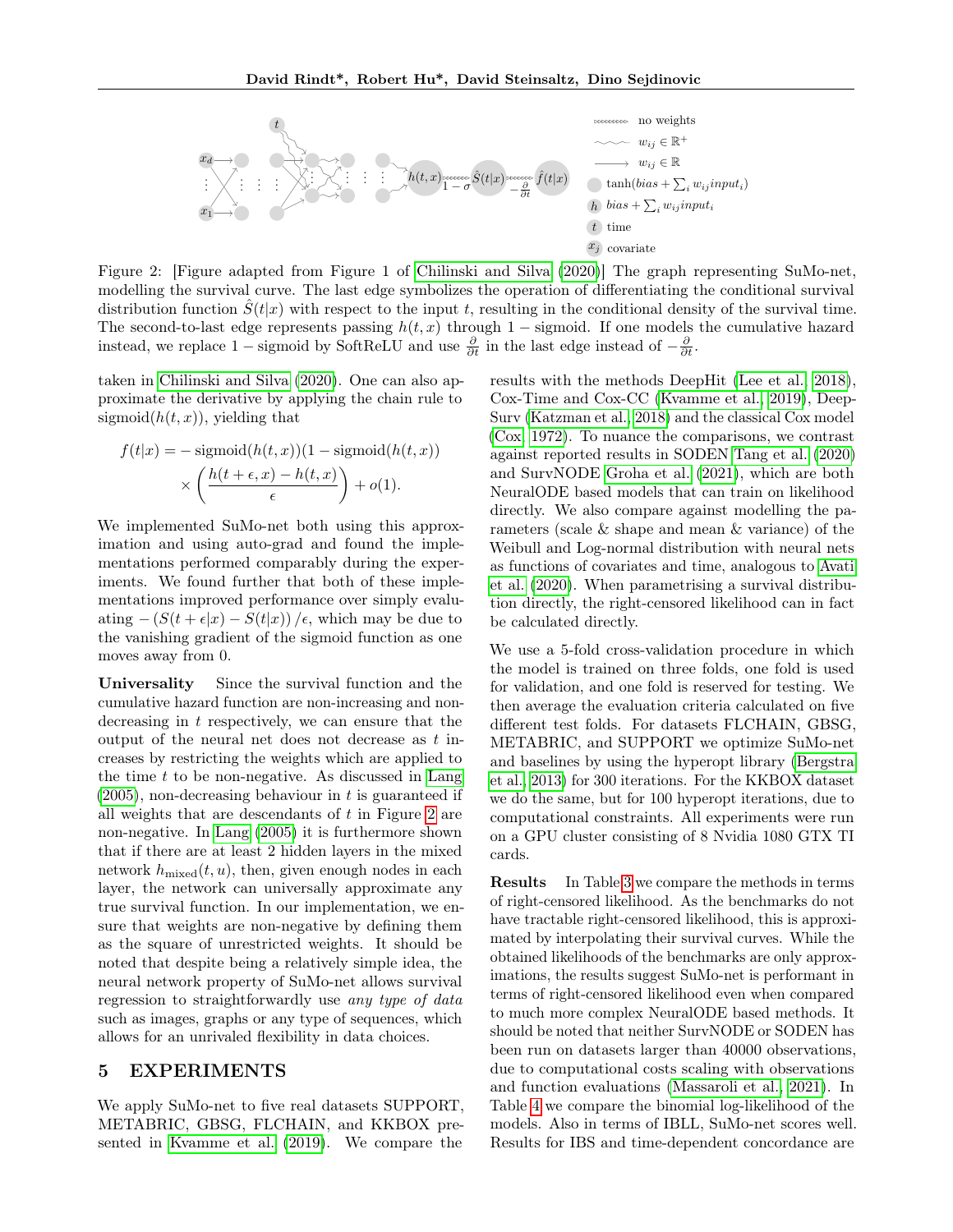| <b>Dataset</b>   | <b>SUPPORT</b> | <b>METABRIC</b> | <b>GBSG</b> | <b>FLCHAIN</b> | <b>KKBOX</b> | Weibull | Checkerboard | Normal |
|------------------|----------------|-----------------|-------------|----------------|--------------|---------|--------------|--------|
| Size             | 8.873          | 1.904           | 2.232       | 6.524          | 2.646.746    | 25,000  | 25.000       | 25,000 |
| Covariates       |                |                 |             |                | 15           |         |              |        |
| Unique Durations | 1.714          | 0.686           | l.230       | 2.715          | 2,344,004    | 25000   | 25000        | 25000  |
| Prop. Censored   | 0.32           | 0.42            | 0.43        | 0.70           | $0.28\,$     | 0.55    | 0.75         | 0.50   |

Table 2: Summary of all datasets used in the experiments. Weibull, checkerboard and normal are synthetic datasets and the others are real datasets. See [Kvamme et al.](#page-10-6) [\(2019\)](#page-10-6) for more details on the real datasets.



Figure 3: True distributions (top row) and learned distributions using SuMo-net (bottom row). From left to right, the distributions are Weibull, Checkboard, and Normal.

given in the Appendix. Notably, we find that Deep-Hit, which optimizes a concordance-like loss function, generally has the best performance in terms of timedependent concordance, yet achieves the worst scores in terms of likelihood. This agrees with our findings that time-dependent concordance is not a proper scoring rule and that optimizing time-dependent concordance may lead to inaccurate distributions.

Correlation between likelihood and existing metrics Following our result in Section 3 that likelihood is the only proper score among those considered, we investigate how the other scores compare to likelihood by calculating the rank correlation between all scores. In particular, for each of the datasets FLCHAIN, GBSG, METABRIC, SUPPORT and KKBOX and each hyperparameter run of SuMo-net, we compute all scores on the test set and turn them into ranks. The correlation matrix averaged over the datasets is displayed in Table [5.](#page-8-2) The experiment indicates that concordance is almost independent of likelihood, while IBLL exhibits the strongest correlation, suggesting that it could serve as a good proxy when the likelihood is not available.

Estimation of the likelihood for models other than SuMo-net All the baseline models proposed in [Kvamme et al.](#page-10-6) [\(2019\)](#page-10-6), learn discrete distributions and hence have no density and the likelihood cannot be computed. For those methods we use interpolation of the survival curve to approximate the density. Let the survival curve of the discrete distribution be denoted

by S and denote the points at which the survival curve makes jumps by  $t_0 \leq \cdots \leq t_m$ . Then, given a time t, we find i so that  $t_i \leq z < t_{i+1}$  and then estimate

<span id="page-7-0"></span>
$$
\hat{f}(t) = -\frac{S(t_{i+k}) - S(t_{i-k+1})}{t_{i+k} - t_{i-k+1}},
$$
\n(4)

where  $k$  determines the width of the interval we use to approximate the derivative. We found that setting  $k = 1$  resulted in a highly variable density and low likelihood, and hence we use  $k = 2$  in the main text. SuMo-net has tractable likelihood, so this approximation does not have to be made. While comparing models with an approximated and exact likelihood score is not ideal, it illustrates a general issue with modern survival models: they are not endowed with a tractable likelihood, making it difficult to evaluate them on a proper score at test time. As likelihood is an easy proper score to calculate for survival models, we stress that future models should be developed with tractable likelihood evaluation procedure in mind.

Calibration When training survival models on likelihood directly we have direct access to the density  $f(t|x)$  and to the cumulative distribution  $F(t|x)$ , which means we can quantify how calibrated the fitted survival distribution is. Following [Kuleshov](#page-10-18) [et al.](#page-10-18) [\(2018\)](#page-10-18) and [Goldstein et al.](#page-9-22) [\(2021\)](#page-9-22), a calibrated survival distribution would have an empirical frequency  $\hat{p}_j = \frac{|\{z_i| F(z_i|x_i) \le p_j, i=1,\dots,n\}|}{n}$  equal to  $p_j$ . The calibra-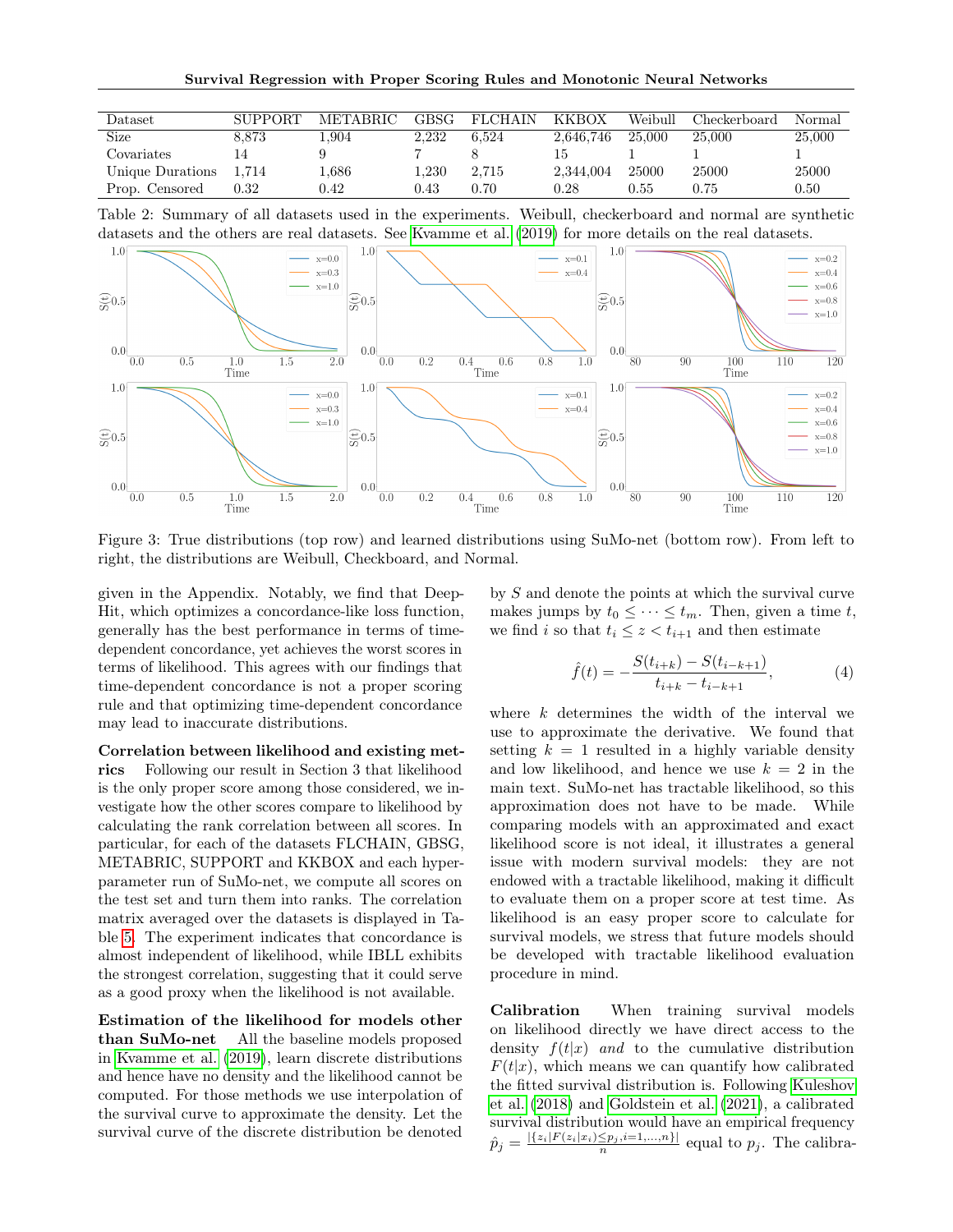David Rindt\*, Robert Hu\*, David Steinsaltz, Dino Sejdinovic

<span id="page-8-0"></span>

|                | $S_L$ -            |                    |                    |                    |                    |                    |                    |                    |                    |
|----------------|--------------------|--------------------|--------------------|--------------------|--------------------|--------------------|--------------------|--------------------|--------------------|
|                | $\rm CoxCC$        | Cox-Linear         | $Cox-Time$         | DeepHit            | DeepSury           | <b>SODEN</b>       | Weibull            | Log-normal         | SuMo-net           |
| <b>FLCHAIN</b> | $-0.507 \pm 0.014$ | $-0.513 + 0.014$   | $-0.584 \pm 0.239$ | $-0.85 \pm 0.493$  | $-0.529 \pm 0.015$ | N/A                | $-0.467 + 0.085$   | $-0.535 + 0.251$   | $-0.376 + 0.008$   |
| <b>GBSG</b>    | $-0.501 \pm 0.038$ | $-0.498 + 0.04$    | $-0.454 \pm 0.034$ | $-0.719 \pm 0.19$  | $-0.502 \pm 0.04$  | N/A                | $-0.577 \pm 0.117$ | $-0.563 \pm 0.115$ | $-0.391 \pm 0.027$ |
| <b>KKBOX</b>   | $0.797 \pm 0.013$  | $0.706 \pm 0.01$   | $1.411 \pm 0.014$  | $-4.174 \pm 4.128$ | $0.758 \pm 0.036$  | N/A                | $-0.118 \pm 0.0$   | $0.201 \pm 0.289$  | $1.553 \pm 0.132$  |
| METABRIC       | $-0.305 \pm 0.037$ | $-0.316 \pm 0.031$ | $-0.233 \pm 0.066$ | $-0.565 + 0.348$   | $-0.318 + 0.029$   | $-0.149 \pm 0.015$ | $-0.29 \pm 0.042$  | $-0.299 \pm 0.051$ | $-0.142 \pm 0.042$ |
| SUPPORT        | $0.533 \pm 0.047$  | $0.545 \pm 0.03$   | $0.57 \pm 0.038$   | $0.098 \pm 0.141$  | $0.549 \pm 0.045$  | $-0.676 \pm 0.009$ | $0.035 \pm 0.024$  | $0.527 \pm 0.098$  | $0.658 \pm 0.027$  |

Table 3: Log-likelihood scores and standard deviations over the 5 folds. Higher is better. SuMo-net, Weibull, Log-normal and SODEN provides exact likelihood. For other methods we have approximated the likelihood. In particular, we approximate the density by interpolating the survival curve. See Equation [\(4\)](#page-7-0) for details.

<span id="page-8-1"></span>

|                |                    |                    |                    |                    | S <sub>IBLL</sub>      |          |                    |                    |                    |                    |
|----------------|--------------------|--------------------|--------------------|--------------------|------------------------|----------|--------------------|--------------------|--------------------|--------------------|
|                | $\rm CoxCC$        | Cox-Linear         | Cox-Time           | DeepHit            | DeepSurv               | SurvNODE | SODEN              | Weibull            | Log-normal         | SuMo-net           |
| <b>FLCHAIN</b> | $-0.464 + 0.194$   | $-0.336 \pm 0.012$ | $-0.47 \pm 0.241$  | $-0.646 \pm 0.462$ | $-0.339 \pm 0.01$      | N/A      | N/A                | $-0.389 + 0.045$   | $-0.504 \pm 0.209$ | $-0.332 \pm 0.006$ |
| GBSG           | $-0.546 \pm 0.02$  | $-0.549 \pm 0.011$ | $-0.541 \pm 0.021$ | $-1.157 \pm 1.287$ | $-0.539 \pm 0.013$ N/A |          | N/A                | $-1.513 \pm 1.525$ | $-1.093 \pm 0.633$ | $-0.528 \pm 0.012$ |
| <b>KKBOX</b>   | $-0.382 \pm 0.005$ | $-0.429 \pm 0.001$ | $-0.33 \pm 0.004$  | $-0.745 \pm 0.513$ | $-0.368 \pm 0.002$ N/A |          | N/A                | $-3.032 \pm 1.766$ | $-1.776 \pm 2.187$ | $-0.395 \pm 0.029$ |
| METABRIC       | $-0.53 \pm 0.035$  | $-0.522 \pm 0.012$ | $-0.526 + 0.012$   | $-0.656 + 0.156$   | $-0.52 + 0.013$        | $-0.477$ | $-0.484 \pm 0.010$ | $-0.554 + 0.004$   | $-0.597 + 0.064$   | $-0.485 \pm 0.015$ |
| SUPPORT        | $-0.572 \pm 0.008$ | $-0.577 \pm 0.005$ | $-0.577 \pm 0.009$ | $-0.701 \pm 0.065$ | $-0.569 \pm 0.01$      | $-0.580$ | $-0.561 + 0.002$   | $-0.705 \pm 0.013$ | $-0.654 \pm 0.053$ | $-0.569 + 0.004$   |
|                |                    |                    |                    |                    |                        |          |                    |                    |                    |                    |

Table 4: IBLL scores and standard deviations over the 5 folds. Higher is better

<span id="page-8-2"></span>

|                               | $\mathcal{S}_L$ | $\mathcal{S}_{C^{\text{td}}}$ | $\mathcal{S}_{\text{IBS}}$ | $\mathcal{S}_{\rm{IBLL}}$ |
|-------------------------------|-----------------|-------------------------------|----------------------------|---------------------------|
| $\mathcal{S}_{L}$             | 1.000           | 0.174                         | 0.688                      | 0.851                     |
| $\mathcal{S}_{C^{\text{td}}}$ | 0.174           | 1.000                         | 0.223                      | 0.179                     |
| $S_{\rm IBS}$                 | 0.688           | 0.223                         | 1.000                      | 0.841                     |
| $\mathcal{S}_{\rm{IBLL}}$     | 0.851           | 0.179                         | 0.841                      | 1.000                     |

Table 5: Rank correlation matrix between likelihood, concordance, IBS and IBLL. The correlation matrix is averaged over all datasets.

| Calibration score |                   |                   |                   |  |  |  |  |
|-------------------|-------------------|-------------------|-------------------|--|--|--|--|
|                   | Weibull           | Log-normal        | SuMo-net          |  |  |  |  |
| <b>FLCHAIN</b>    | $1.846 + 0.641$   | $0.934 \pm 0.579$ | $1.165 + 0.116$   |  |  |  |  |
| <b>GBSG</b>       | $0.762 + 0.442$   | $0.635 + 0.245$   | $0.128 \pm 0.03$  |  |  |  |  |
| <b>KKBOX</b>      | $0.897 \pm 0.401$ | $0.596 + 0.443$   | $0.112 \pm 0.077$ |  |  |  |  |
| METABRIC          | $0.327 \pm 0.177$ | $0.561 + 0.517$   | $0.097 \pm 0.056$ |  |  |  |  |
| <b>SUPPORT</b>    | $0.342 + 0.276$   | $0.237 \pm 0.139$ | $0.313 \pm 0.049$ |  |  |  |  |

Table 6: SuMo-net generally provides a calibrated survival distribution

tion error is then defined as cal  $(F_1, y_1, \ldots, F_T, y_T)$  =  $\sum_{j=1}^{m} w_j \cdot (p_j - \hat{p}_j)^2$ , where we take  $w_j = 1, \forall j$  and  $p_j \in \{0.1, 0.2, 0.3, 0.4, 0.5, 0.6, 0.7, 0.8, 0.9\}.$  As the empirical frequency can only be coarsely approximated without direct access to  $F(t|x)$ , we only evaluate calibration for methods that train directly on likelihood.

Inference and training timings Here we contrast the timing of predictions of the survival probability  $S(t|x)$  using a trained model. We compare the time of SuMo-net against the time of Cox-Time presented in [Kvamme et al.](#page-10-6) [\(2019\)](#page-10-6) and SODEN [\(Tang et al.,](#page-10-11) [2020\)](#page-10-11). To compute the survival probability, Cox-Time integrates the learned hazard function over time, which is computationally costly. In contrast, SuMo-net evaluates S through a single forward pass. To compare the timings we initialize SuMo-net, Cox-Time and SODEN using an identical architecture and compare inference timings on the test-fold of all datasets in Table [7.](#page-8-3) The findings indicate SuMo-net does indeed achieve its anticipated speedup.

<span id="page-8-3"></span>

|                |                   |                     |                   | Speedup vs   |            |
|----------------|-------------------|---------------------|-------------------|--------------|------------|
|                | SODEN (s)         | $Cox-Time(s)$       | $SuMo-net(s)$     | <b>SODEN</b> | $Cox-Time$ |
| <b>SUPPORT</b> | $1.124 \pm 0.070$ | $2.97 \pm 0.126$    | $0.047 \pm 0.004$ | 24           | 63         |
| METABRIC       | $0.459 \pm 0.044$ | $1.573 \pm 0.126$   | $0.016 \pm 0.001$ | 29           | 100        |
| GBSG           | N/A               | $1.46 \pm 0.112$    | $0.021 \pm 0.002$ | N/A          | 69         |
| <b>FLCHAIN</b> | N/A               | $4.199 \pm 0.246$   | $0.044 \pm 0.003$ | N/A          | 96         |
| <b>KKBOX</b>   | N/A               | $140.505 \pm 7.976$ | $7.034 \pm 1.092$ | N/A          | 20         |

Table 7: Inference timings on 20% of the data. SuMonet achieves a speedup factor of between 20 and 100.

## 6 CONCLUSION

We have shown that several existing scoring rules for right-censored regression are not proper, i.e., they may not faithfully reflect the accuracy of a fitted distribution. We also proved that the right-censored log-likelihood is a proper scoring rule. While other scoring rules can still be useful for certain purposes, their limitations should be taken into consideration. Since the right-censored log-likelihood is thus attractive both as a scoring rule and to assess model fit, we proposed SuMo-net, a simple, scalable and flexible regression model for survival data, for which the right-censored log-likelihood is tractable by construction. Future fruitful directions would be to extend SuMo-net to more involved architectures and datatypes such as genetic data, image data and other high dimensional data.

Downstream applications While SuMo-net considers a monotonic neural network, the idea of enforcing monotonicity on the time-to-event variable  $t$  can be extended to any model with trainable weights to train directly on any type of censored survival likelihood. This allows fields such as epidemiology, medical statistics, and economics, among many others, to formulate highly flexible non-parametric models that can evaluate directly on a proper scoring rule instead of non-proper proxy objectives. This is particularly important in safety critical domains where accurately approximating the true underlying model impacts subsequent decision making. We hope that that the introduction of SuMonet can inspire future developments of sophisticated survival models endowed with a tractable likelihood for proper evaluation and comparison between models.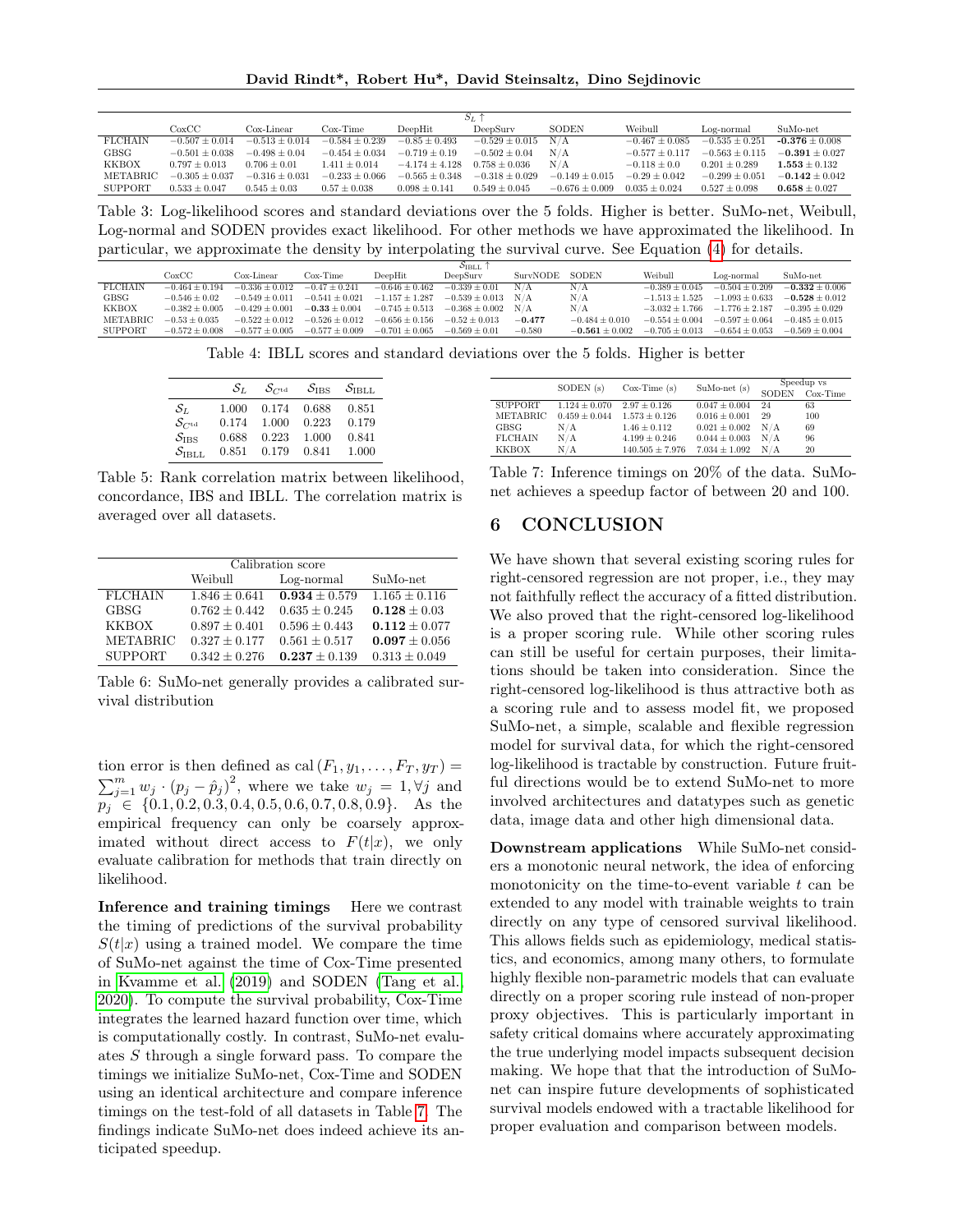# ACKNOWLEDGMENTS

We thank the reviewers for their helpful remarks. We are grateful for our colleagues Jean-Francois Ton, Rob Zinkov, Siu Lun Chau and Zoi Tsangalidou for their helpful comments and remarks.

# References

<span id="page-9-7"></span>Laura Antolini, Patrizia Boracchi, and Elia Biganzoli. A time-dependent discrimination index for survival data. Statistics in medicine, 24(24):3927–3944, 2005.

<span id="page-9-8"></span>Anand Avati, Tony Duan, Sharon Zhou, Kenneth Jung, Nigam H Shah, and Andrew Y Ng. Countdown regression: sharp and calibrated survival predictions. In Uncertainty in Artificial Intelligence, pages 145– 155. PMLR, 2020.

<span id="page-9-21"></span>J. Bergstra, D. Yamins, and D. D. Cox. Making a science of model search: Hyperparameter optimization in hundreds of dimensions for vision architectures. In Proceedings of the 30th International Conference on International Conference on Machine Learning - Volume 28, ICML'13, page I–115–I–123. JMLR.org, 2013.

<span id="page-9-11"></span>Paul Blanche, Michael W Kattan, and Thomas A Gerds. The c-index is not proper for the evaluation of  $t$ 

-year predicted risks. Biostatistics, 20(2):347– 357, 02 2018. ISSN 1465-4644. doi: 10.1093/ biostatistics/kxy006. URL [https://doi.org/10.](https://doi.org/10.1093/biostatistics/kxy006) [1093/biostatistics/kxy006](https://doi.org/10.1093/biostatistics/kxy006).

<span id="page-9-3"></span>Paidamoyo Chapfuwa, Chenyang Tao, Chunyuan Li, Courtney Page, Benjamin Goldstein, Lawrence Carin Duke, and Ricardo Henao. Adversarial time-to-event modeling. In International Conference on Machine Learning, pages 735–744. PMLR, 2018.

<span id="page-9-17"></span>Pawel Chilinski and Ricardo Silva. Neural likelihoods via cumulative distribution functions. In Conference on Uncertainty in Artificial Intelligence, pages 420– 429. PMLR, 2020.

<span id="page-9-1"></span>David R Cox. Regression models and life-tables. Journal of the Royal Statistical Society: Series B (Methodological), 34(2):187–202, 1972.

<span id="page-9-16"></span>Alexander Philip Dawid and Monica Musio. Theory and applications of proper scoring rules. Metron, 72 (2):169–183, 2014.

<span id="page-9-15"></span>Cees Diks, Valentyn Panchenko, and Dick Van Dijk. Likelihood-based scoring rules for comparing density forecasts in tails. Journal of Econometrics, 163(2): 215–230, 2011.

<span id="page-9-0"></span>Lore Dirick, Gerda Claeskens, and Bart Baesens. Time to default in credit scoring using survival analysis: a benchmark study. Journal of the Operational Research Society, 68(6):652–665, 2017.

<span id="page-9-6"></span>Emilien Dupont, Arnaud Doucet, and Yee Whye Teh. Augmented neural ODEs. In Advances in Neural Information Processing Systems, volume 32, 2019.

<span id="page-9-4"></span>Tilmann Gneiting and Adrian E Raftery. Strictly proper scoring rules, prediction, and estimation. Journal of the American Statistical Association, 102(477): 359–378, 2007.

<span id="page-9-14"></span>Tilmann Gneiting and Roopesh Ranjan. Comparing density forecasts using threshold-and quantileweighted scoring rules. Journal of Business  $\mathcal B$  Economic Statistics, 29(3):411–422, 2011.

<span id="page-9-13"></span>Tilmann Gneiting, Fadoua Balabdaoui, and Adrian E Raftery. Probabilistic forecasts, calibration and sharpness. Journal of the Royal Statistical Society: Series B (Statistical Methodology), 69(2):243–268, 2007.

<span id="page-9-22"></span>Mark Goldstein, Xintian Han, Aahlad Puli, Adler J. Perotte, and Rajesh Ranganath. X-cal: Explicit calibration for survival analysis, 2021.

<span id="page-9-9"></span>Erika Graf, Claudia Schmoor, Willi Sauerbrei, and Martin Schumacher. Assessment and comparison of prognostic classification schemes for survival data. Statistics in Medicine, 18(17-18):2529–2545, 1999.

<span id="page-9-5"></span>Stefan Groha, Sebastian M Schmon, and Alexander Gusev. A general framework for survival analysis and multi-state modelling, 2021.

<span id="page-9-10"></span>Chong Gu. Smoothing spline ANOVA models, volume 297. Springer Science & Business Media, 2013.

<span id="page-9-12"></span>Xintian Han, Mark Goldstein, Aahlad Puli, Thomas Wies, Adler J Perotte, and Rajesh Ranganath. Inverseweighted survival games, 2021.

<span id="page-9-18"></span>Kaiming He, Xiangyu Zhang, Shaoqing Ren, and Jian Sun. Deep residual learning for image recognition, 2015.

<span id="page-9-19"></span>Sepp Hochreiter and Jürgen Schmidhuber. Long shortterm memory. Neural computation, 9:1735–80, 12 1997. doi: 10.1162/neco.1997.9.8.1735.

<span id="page-9-20"></span>Gao Huang, Zhuang Liu, Laurens van der Maaten, and Kilian Q. Weinberger. Densely connected convolutional networks, 2018.

<span id="page-9-2"></span>Hemant Ishwaran, Udaya B Kogalur, Eugene H Blackstone, Michael S Lauer, et al. Random survival forests. The Annals of Applied Statistics, 2(3):841–860, 2008.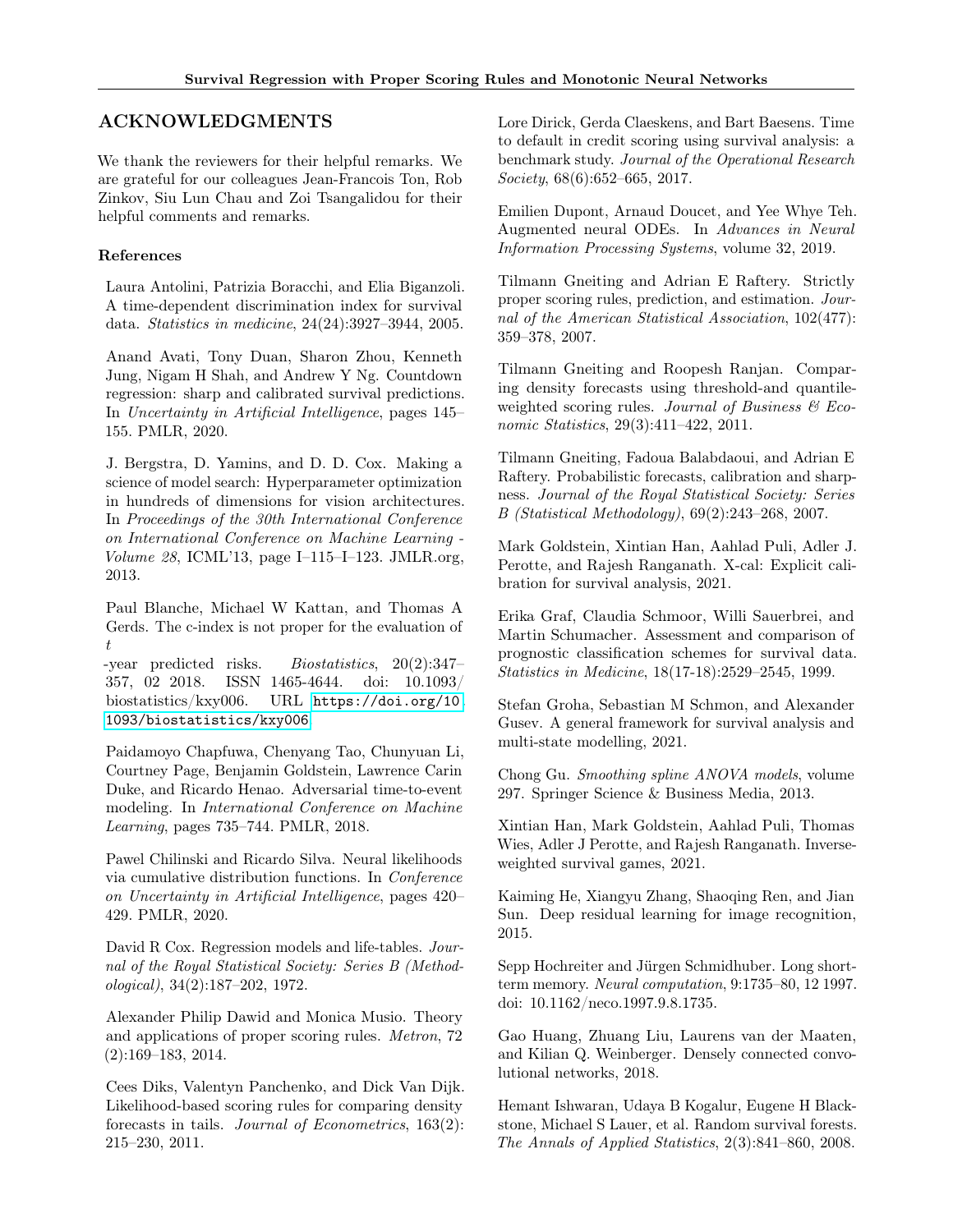<span id="page-10-7"></span>Jared L Katzman, Uri Shaham, Alexander Cloninger, Jonathan Bates, Tingting Jiang, and Yuval Kluger. Deepsurv: personalized treatment recommender system using a Cox proportional hazards deep neural network. BMC Medical Research Methodology, 18(1): 24, 2018.

<span id="page-10-5"></span>David G. Kleinbaum and Mitchel Klein. Survival Analysis: A Self-Learning Text. Springer Science and Business Media, LLC, New, 2005.

<span id="page-10-18"></span>Volodymyr Kuleshov, Nathan Fenner, and Stefano Ermon. Accurate uncertainties for deep learning using calibrated regression, 2018.

<span id="page-10-14"></span>Håvard Kvamme and Ørnulf Borgan. The brier score under administrative censoring: Problems and solutions. arXiv preprint arXiv:1912.08581, 2019.

<span id="page-10-6"></span>Håvard Kvamme, Ørnulf Borgan, and Ida Scheel. Time-to-event prediction with neural networks and Cox regression. Journal of machine learning research, 20(129):1–30, 2019.

<span id="page-10-17"></span>Bernhard Lang. Monotonic multi-layer perceptron networks as universal approximators. In International conference on artificial neural networks, pages 31–37. Springer, 2005.

<span id="page-10-2"></span>John A Laurie, Charles G Moertel, Thomas R Fleming, Harry S Wieand, John E Leigh, Jebal Rubin, Greg W McCormack, James B Gerstner, James E Krook, and James Malliard. Surgical adjuvant therapy of large-bowel carcinoma: an evaluation of levamisole and the combination of levamisole and fluorouracil. the north central cancer treatment group and the Mayo Clinic. Journal of Clinical Oncology, 7 (10):1447–1456, 1989.

<span id="page-10-8"></span>Changhee Lee, William R Zame, Jinsung Yoon, and Mihaela van der Schaar. Deephit: A deep learning approach to survival analysis with competing risks. In AAAI, pages 2314–2321, 2018.

<span id="page-10-4"></span>Gilbert MacKenzie. The statistical analysis of failure time data. The Statistician, 31:278–278, 1982.

<span id="page-10-12"></span>Stefano Massaroli, Michael Poli, Jinkyoo Park, Atsushi Yamashita, and Hajime Asama. Dissecting neural odes, 2021.

<span id="page-10-19"></span>James E Matheson and Robert L Winkler. Scoring rules for continuous probability distributions. Management science, 22(10):1087–1096, 1976.

<span id="page-10-10"></span>Xenia Miscouridou, Adler Perotte, Noémie Elhadad, and Rajesh Ranganath. Deep survival analysis: Nonparametrics and missingness. In Machine Learning for Healthcare Conference, pages 244–256. PMLR, 2018.

<span id="page-10-15"></span>Takahiro Omi, Naonori Ueda, and Kazuyuki Aihara. Fully Neural Network Based Model for General Temporal Point Processes. Curran Associates Inc., Red Hook, NY, USA, 2019.

<span id="page-10-16"></span>Adam Paszke, Sam Gross, Francisco Massa, Adam Lerer, James Bradbury, Gregory Chanan, Trevor Killeen, Zeming Lin, Natalia Gimelshein, Luca Antiga, Alban Desmaison, Andreas Kopf, Edward Yang, Zachary DeVito, Martin Raison, Alykhan Tejani, Sasank Chilamkurthy, Benoit Steiner, Lu Fang, Junjie Bai, and Soumith Chintala. PyTorch: An imperative style, high-performance deep learning library. In H. Wallach, H. Larochelle, A. Beygelzimer, F. d'Alché-Buc, E. Fox, and R. Garnett, editors, Advances in Neural Information Processing Systems 32, pages 8024– 8035. Curran Associates, Inc., 2019.

<span id="page-10-9"></span>Rajesh Ranganath, Adler Perotte, Noémie Elhadad, and David Blei. Deep survival analysis. In Machine Learning for Healthcare Conference, pages 101–114. PMLR, 2016.

<span id="page-10-13"></span>Dimitris Rizopoulos, Laura A Hatfield, Bradley P Carlin, and Johanna JM Takkenberg. Combining dynamic predictions from joint models for longitudinal and time-to-event data using bayesian model averaging. Journal of the American Statistical Association, 109(508):1385–1397, 2014.

<span id="page-10-1"></span>Gian A. Susto, Andrea Schirru, Simone Pampuri, Seán McLoone, and Alessandro Beghi. Machine learning for predictive maintenance: A multiple classifier approach. IEEE Transactions on Industrial Informatics, 11(3): 812–820, 2015.

<span id="page-10-11"></span>Weijing Tang, Jiaqi Ma, Qiaozhu Mei, and Ji Zhu. Soden: A scalable continuous-time survival model through ordinary differential equation networks, 2020.

<span id="page-10-3"></span>Dirk Van den Poel and Bart Lariviere. Customer attrition analysis for financial services using proportional hazard models. European Journal of Operational Research, 157(1):196–217, 2004.

<span id="page-10-0"></span>Matthias Ziehm and Janet Thornton. Unlocking the potential of survival data for model organisms through a new database and online analysis platform: Survcurv. Aging cell, 12, 07 2013. doi: 10.1111/acel.12121.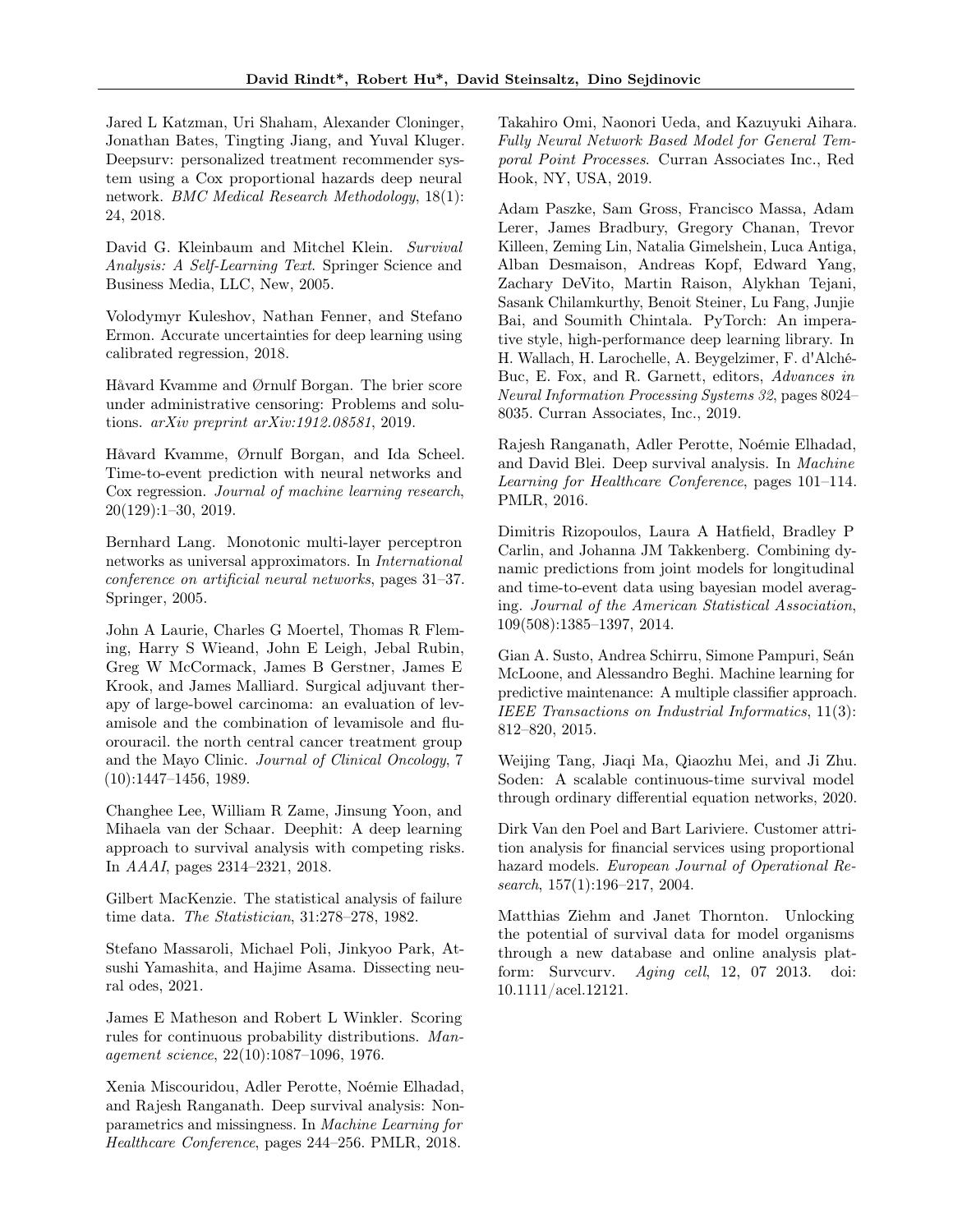# Supplementary Material: Survival Regression with Proper Scoring Rules and Monotonic Neural Networks

# A Appendix

#### A.1 Details on time-dependent concordance example

Let  $X \in \{0, 1\}$ . Let  $K \sim$  Uniform $\{0, 2, 4, 6, 8\}$  and let  $U \sim$  Uniform[0, 1]. Then  $T|X = 0 \sim K + U$  and  $T|X = 1 \sim K + U + 1$ . We further set  $C \sim$  Exponential(mean = 20). Note that the hazard rates of the two distributions are nonzero on disjoint sets. The False distribution in Figure 1, is constructed such that at each time, the distribution with the nonzero hazard rate has the lowest survival probability.

#### A.2 Details on Brier score example

Let X ∼ Bernoulli(0.1). We create an extreme example of unequal censoring in which  $C \sim \text{Exp}(1)$  if  $X = 0$  and  $C = \infty$  if  $X = 1$ . Let  $T \sim$  Exponential(10) (independent of X), so that  $F_{\text{True}}(t) = 1 - \exp(-t/10)$ . Finally create a fake distribution  $\hat{F}$  so that  $\hat{F}(t|X=1) = F_{true}(t)$  and  $\hat{F}(t|X=0) = 1 - \exp(-t/4)$ . We take a sample of size  $n = 10^6$ . We evaulate the Brier score at  $t = 4$ . We evaluate the Integrated Brier score from  $t = 0$  to  $t = 40$ . We repeat the procedure for BLL and IBLL.

#### A.3 Discussion of survival-CRPS

#### A.3.1 Discussion of proof given in Avati et al

In [Gneiting and Ranjan](#page-9-14) [\(2011\)](#page-9-14) it is stated that the following score is proper (see [Matheson and Winkler](#page-10-19) [\(1976\)](#page-10-19) for a proof),

$$
\mathcal{S}(F,z) = \int_0^\infty (F(r) - 1\{r \ge z\})^2 u(r) dr
$$
  
= 
$$
\int_0^z F(r)^2 u(r) dz + \int_z^\infty (1 - F(r))^2 u(r) dr.
$$

for non-negative weight functions u. In [Avati et al.](#page-9-8) [\(2020\)](#page-9-8) it is argued that the survival-CRPS is simply the above score, with weight function equal to the uncensored region. It is not immediately clear how this is meant to be interpreted, as the weight function needs to be a non-random function. If it were a proper score when conditioned on a known censoring time  $C = c$ , for every value of c, then we could proceed as in Section 3.2, using the conditional independence of C and T. Assuming  $C = c$ , the uncensored region equals  $u(r) = 1\{r \leq c\}$ . Proceeding with this as the weight function we would obtain

$$
S(F, z) = \int_0^\infty (F(r) - 1\{r \ge z\})^2 1\{r \le c\} dr
$$
  
= 
$$
\int_0^z F(r)^2 1\{r \le c\} dz + \int_z^\infty (1 - F(r))^2 1\{r \le c\} dr.
$$

Note that  $z \leq c$  since  $z = \min(t, c)$  and therefore the first indicator is always true and can be removed, to arrive at: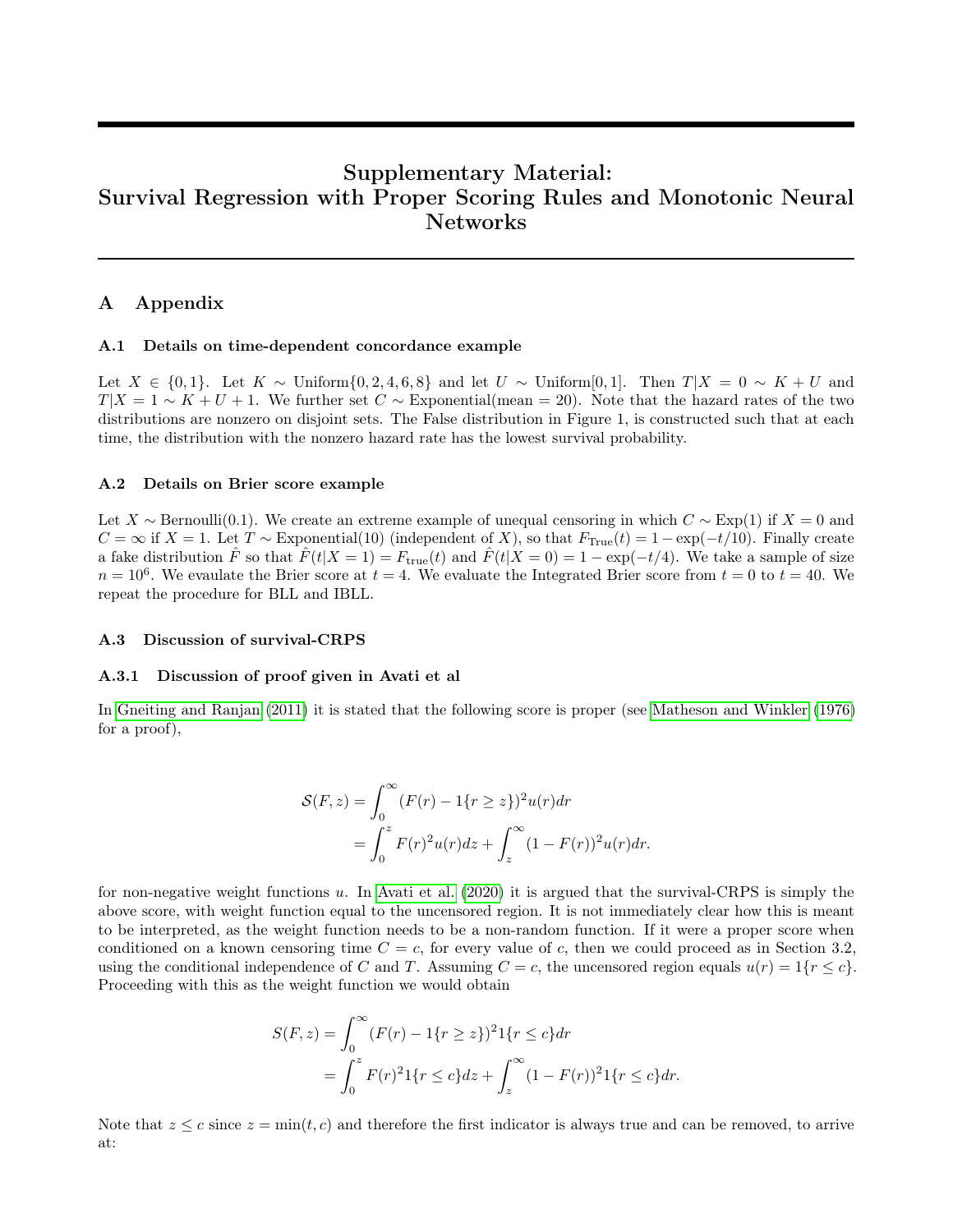$$
S(F, z) = \int_0^z F(r)^2 dr + \int_z^{\infty} (1 - F(r))^2 1\{r \le c\} dr
$$
  
= 
$$
\int_0^z F(r)^2 dr + \int_z^c (1 - F(r))^2 dr.
$$

Hence, the survival-CRPS has an additional term

<span id="page-12-0"></span>
$$
d\int_{c}^{\infty} (1 - F(r))^{2} dr \tag{5}
$$

which is missing from the above expression. This shows, at least, that this interpretation of the proof strategy would not succeed. Furthermore, assuming that c is a fixed censoring time, then  $F(r)$  is only evaluated for  $r > c$  in Equation [5.](#page-12-0) Clearly to minimize the survival-CRPS, one then sets  $F(r) = 1$  for  $r \geq c$ , even if the true distribution satisfies  $F_{true}(r) < 1$  for  $r \geq c$ .

#### A.3.2 An example

Assume for simplicity that there are no covariates. Let  $T \sim \text{Exp}(\text{mean} = 100)$  with every individual set to fail at  $t = 200$  so that  $F_{True}(t) = 1 - \exp(-t/100)$  for  $t < 200$  and  $F_{true}(200) = 1$ . Let  $C \sim \text{Exp}(\text{mean} = 10)$ . Observations are thus likely to be censored. Let a fake distribution be  $F_{\text{False}} = \text{Exp}(\text{mean} = 25)$ . We then take a sample of size 10<sup>6</sup> from the fake distribution and true distribution and evaluate and compute their survival-CRPS against the true distribution.

### A.4 Calculating life expectancies using SuMo-net

The life expectancies are calculated by direct numerical integration using the learned survival distribution  $S_{\theta}(t|x)$ since  $\mathbb{E}[T|x] = \int_0^\infty S_\theta(t|x)dt$ .

| dataset<br>Method | $S_L$ $\uparrow$<br><b>FLCHAIN</b> | GBSG               | <b>KKBOX</b>       | <b>METABRIC</b>    | <b>SUPPORT</b>    |
|-------------------|------------------------------------|--------------------|--------------------|--------------------|-------------------|
| CoxCC             | $-0.583 \pm 0.014$                 | $-0.632 \pm 0.032$ | $0.156 \pm 0.075$  | $-0.451 \pm 0.06$  | $0.437 \pm 0.06$  |
| Cox-Linear        | $-0.586 \pm 0.026$                 | $-0.603 \pm 0.032$ | $0.05 \pm 0.111$   | $-0.444 \pm 0.03$  | $0.451 \pm 0.053$ |
| $Cox-Time$        | $-0.565 \pm 0.071$                 | $-0.569 \pm 0.063$ | $0.926 \pm 0.09$   | $-0.346 \pm 0.056$ | $0.481 \pm 0.047$ |
| DeepHit           | $-0.878 \pm 0.496$                 | $-0.805 \pm 0.212$ | $-1.432 \pm 0.226$ | $-0.686 \pm 0.5$   | $0.04 \pm 0.159$  |
| DeepSurv          | $-0.605 \pm 0.01$                  | $-0.609 \pm 0.04$  | $0.179 \pm 0.073$  | $-0.455 \pm 0.027$ | $0.446 \pm 0.036$ |
| SuMo-net          | $-0.376 \pm 0.008$                 | $-0.391 \pm 0.027$ | $1.553 \pm 0.132$  | $-0.142 \pm 0.042$ | $0.658 \pm 0.027$ |

#### A.5 Log-likelihood scores for  $d = 1, 4, 8$

Table 8: Log-likelihood scores for  $d = 1$ 

|             | $\mathcal{S}_L$ $\uparrow$ |                    |                    |                    |                   |
|-------------|----------------------------|--------------------|--------------------|--------------------|-------------------|
| Dataset     | <b>FLCHAIN</b>             | <b>GBSG</b>        | <b>KKBOX</b>       | METABRIC           | <b>SUPPORT</b>    |
| Method      |                            |                    |                    |                    |                   |
| CoxCC       | $-0.482 \pm 0.01$          | $-0.451 \pm 0.033$ | $0.181 \pm 0.088$  | $-0.286 \pm 0.054$ | $0.564 \pm 0.04$  |
| Cox-Linear  | $-0.49 \pm 0.017$          | $-0.465 \pm 0.043$ | $0.095 \pm 0.113$  | $-0.265 \pm 0.02$  | $0.565 \pm 0.032$ |
| $Cox$ -Time | $-0.496 \pm 0.166$         | $-0.409 \pm 0.043$ | $0.93 \pm 0.089$   | $-0.189 \pm 0.061$ | $0.6 \pm 0.041$   |
| DeepHit     | $-0.846 \pm 0.497$         | $-0.94 \pm 0.415$  | $-4.454 \pm 4.441$ | $-0.56 \pm 0.338$  | $0.113 \pm 0.126$ |
| DeepSurv    | $-0.498 \pm 0.015$         | $-0.457 \pm 0.021$ | $0.158 \pm 0.117$  | $-0.282 \pm 0.027$ | $0.562 \pm 0.029$ |
| SuMo-net    | $-0.376 \pm 0.008$         | $-0.391 \pm 0.027$ | $1.553 \pm 0.132$  | $-0.142 \pm 0.042$ | $0.658 \pm 0.027$ |

Table 9: Log-likelihood scores for  $d = 4$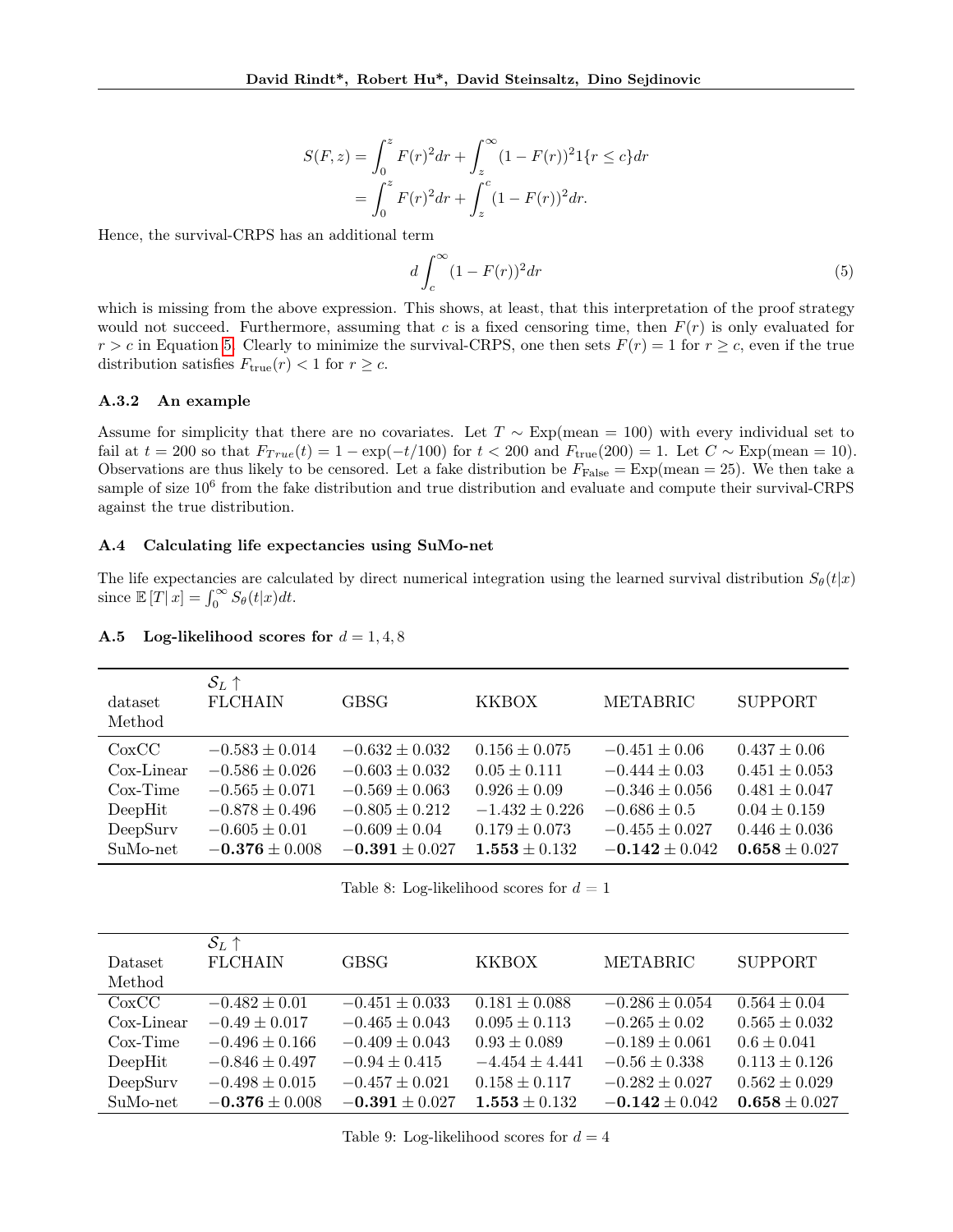Survival Regression with Proper Scoring Rules and Monotonic Neural Networks

| Dataset       | $S_L$ $\uparrow$<br><b>FLCHAIN</b> | <b>GBSG</b>        | <b>KKBOX</b>      | METABRIC           | <b>SUPPORT</b>    |
|---------------|------------------------------------|--------------------|-------------------|--------------------|-------------------|
| Method        |                                    |                    |                   |                    |                   |
| CoxCC         | $-0.485 \pm 0.014$                 | $-0.451 \pm 0.033$ | $0.42 \pm 0.021$  | $-0.243 \pm 0.023$ | $0.568 \pm 0.036$ |
| $Cox$ -Linear | $-0.477 \pm 0.012$                 | $-0.442 \pm 0.033$ | $0.344 \pm 0.037$ | $-0.253 \pm 0.012$ | $0.572 \pm 0.037$ |
| $Cox-Time$    | $-0.55 \pm 0.178$                  | $-0.398 \pm 0.036$ | $0.985 \pm 0.037$ | $-0.179 \pm 0.064$ | $0.599 \pm 0.043$ |
| DeepHit       | $-0.835 \pm 0.491$                 | $-0.637 \pm 0.138$ | $-3.622 \pm 3.38$ | $-0.552 \pm 0.299$ | $0.086 \pm 0.134$ |
| DeepSurv      | $-0.495 \pm 0.01$                  | $-0.435 \pm 0.025$ | $0.414 \pm 0.04$  | $-0.249 \pm 0.018$ | $0.573 \pm 0.042$ |
| SuMo-net      | $-0.376 \pm 0.008$                 | $-0.391 \pm 0.027$ | $1.553 \pm 0.132$ | $-0.142 \pm 0.042$ | $0.658 \pm 0.027$ |

Table 10: Log-likelihood scores for  $d=8$ 

# A.6 Other experiments

| Dataset<br>Method | $\mathcal{S}_{C^{\text{td}}} \uparrow$<br><b>FLCHAIN</b> | <b>GBSG</b>       | <b>KKBOX</b>      | <b>METABRIC</b>   | <b>SUPPORT</b>    |
|-------------------|----------------------------------------------------------|-------------------|-------------------|-------------------|-------------------|
| CoxCC             | $0.792 \pm 0.005$                                        | $0.672 \pm 0.014$ | $0.832 \pm 0.001$ | $0.642 \pm 0.03$  | $0.608 \pm 0.011$ |
| Cox-Linear        | $0.792 \pm 0.006$                                        | $0.66 \pm 0.014$  | $0.795 \pm 0.001$ | $0.633 \pm 0.022$ | $0.596 \pm 0.012$ |
| $Cox-Time$        | $0.792 \pm 0.005$                                        | $0.678 \pm 0.017$ | $0.848 \pm 0.008$ | $0.649 \pm 0.026$ | $0.613 \pm 0.007$ |
| DeepHit           | $0.796 \pm 0.004$                                        | $0.683 \pm 0.013$ | $0.799 \pm 0.005$ | $0.692 \pm 0.022$ | $0.642 \pm 0.003$ |
| DeepSurv          | $0.791 \pm 0.004$                                        | $0.671 \pm 0.014$ | $0.828 \pm 0.001$ | $0.645 \pm 0.02$  | $0.609 \pm 0.011$ |
| SuMo-net          | $0.79 \pm 0.004$                                         | $0.671 \pm 0.013$ | $0.76 \pm 0.045$  | $0.658 \pm 0.029$ | $0.603 \pm 0.004$ |
| <b>SODEN</b>      | N/A                                                      | N/A               | N/A               | $0.661 \pm 0.004$ | $0.624 \pm 0.004$ |
| SurvNODE          | N/A                                                      | N/A               | N/A               | 0.667             | 0.622             |

Table 11: Concordance scores. Higher is better

| Dataset<br>Method | $\mathcal{S}_{\text{IBS}}\downarrow$<br><b>FLCHAIN</b> | <b>GBSG</b>       | <b>KKBOX</b>      | <b>METABRIC</b>   | <b>SUPPORT</b>    |
|-------------------|--------------------------------------------------------|-------------------|-------------------|-------------------|-------------------|
| CoxCC             | $0.112 \pm 0.014$                                      | $0.185 \pm 0.006$ | $0.118 \pm 0.001$ | $0.179 \pm 0.013$ | $0.194 \pm 0.003$ |
| Cox-Linear        | $0.102 \pm 0.004$                                      | $0.188 \pm 0.004$ | $0.138 \pm 0.0$   | $0.176 \pm 0.005$ | $0.197 \pm 0.002$ |
| $\cos$ -Time      | $0.114 \pm 0.017$                                      | $0.183 \pm 0.008$ | $0.104 \pm 0.001$ | $0.178 \pm 0.005$ | $0.196 \pm 0.004$ |
| DeepHit           | $0.162 \pm 0.079$                                      | $0.227 \pm 0.064$ | $0.16 \pm 0.012$  | $0.21 \pm 0.037$  | $0.227 \pm 0.019$ |
| DeepSurv          | $0.103 \pm 0.004$                                      | $0.183 \pm 0.005$ | $0.116 \pm 0.001$ | $0.176 \pm 0.005$ | $0.194 \pm 0.004$ |
| SuMo-net          | $0.101 \pm 0.004$                                      | $0.179 \pm 0.005$ | $0.13 \pm 0.023$  | $0.163 \pm 0.006$ | $0.196 \pm 0.003$ |
| <b>SODEN</b>      | N/A                                                    | N/A               | N/A               | $0.162 \pm 0.003$ | $0.190 \pm 0.001$ |
| <b>SurvNODE</b>   | N/A                                                    | N/A               | $\rm N/A$         | 0.157             | 0.198             |

Table 12: IBS scores. Lower is better

### A.7 Implementation Details

We present the implementation details to SuMo-net, including network architecture parameters, optimizer parameters and the code base.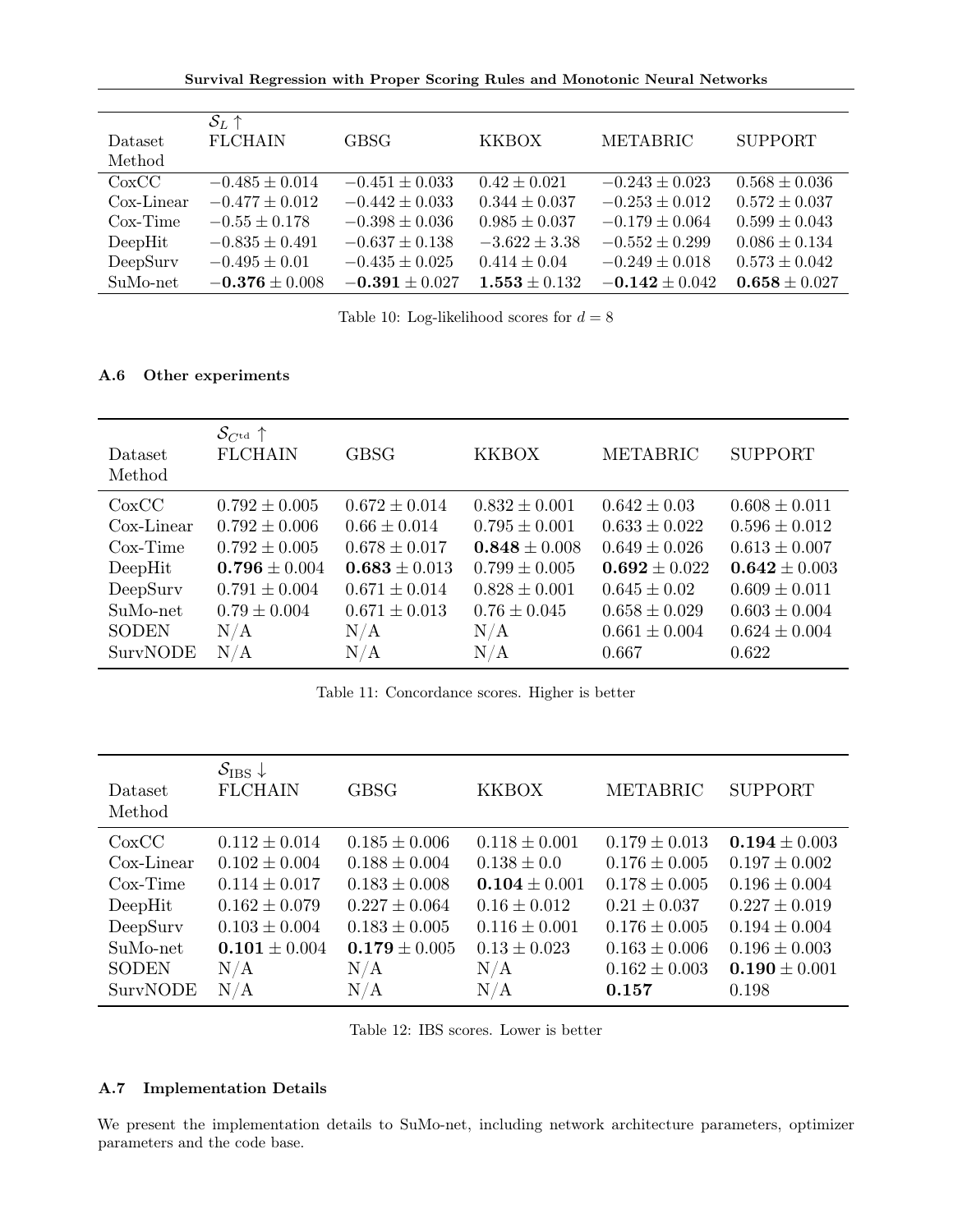| Inference Times |                   |                   |                     | Training times (1 epoch) |                   |                   |                                                           |                     |                      |                   |                                         |                   |
|-----------------|-------------------|-------------------|---------------------|--------------------------|-------------------|-------------------|-----------------------------------------------------------|---------------------|----------------------|-------------------|-----------------------------------------|-------------------|
|                 | $\cos CC$         | Cox linear        | $Cox-Time$          | Deephit                  | DeepSurv          | SuMo-net          | CoxCC                                                     | Cox linear          | $Cox-Time$           | Deephit           | DeepSurv                                | SuMo-net          |
| SUPPORT         | $0.027 \pm 0.003$ | $0.026 \pm 0.003$ | $3.769 \pm 0.056$   | $0.003 \pm 0.0$          | $0.023 \pm 0.001$ | $0.044 \pm 0.0$   | $0.664 \pm 0.068$                                         | $4.565 \pm 6.892$   | $7.411 \pm 1.273$    | $0.347 \pm 0.136$ | $0.525 \pm 0.027$                       | $3.236 \pm 0.026$ |
| METABRIC        | $0.008 + 0.001$   | $0.008 + 0.0$     | $1.586 \pm 0.003$   | $0.001 \pm 0.0$          | $0.008 \pm 0.0$   | $0.016 \pm 0.0$   | $0.156 \pm 0.01$                                          | $0.153 \pm 0.023$   | $2.676 \pm 0.02$     | $0.136 \pm 0.002$ | $0.147 \pm 0.002$                       | $0.337 \pm 0.01$  |
| GBSG            | $0.008 \pm 0.0$   | $0.008 \pm 0.0$   | $1.737 \pm 0.029$   | $0.002 \pm 0.0$          | $0.009 \pm 0.001$ | $0.021 \pm 0.0$   | $0.194 \pm 0.069$                                         | $0.161 \pm 0.028$   | $2.829 \pm 0.053$    | $0.147 \pm 0.003$ | $0.159 \pm 0.013$                       | $0.395 \pm 0.01$  |
| <b>FLCHAIN</b>  | $0.021 \pm 0.0$   | $0.021 + 0.001$   | $1.794 \pm 0.007$   | $0.003 \pm 0.0$          | $0.021 \pm 0.0$   | $0.041 \pm 0.001$ | $0.403 \pm 0.027$                                         | $0.394 \pm 0.028$   | $7.997 \pm 0.019$    | $0.208 \pm 0.002$ | $0.386 + 0.014$                         | $1.605 \pm 0.062$ |
| <b>KKBOX</b>    | $1.836 + 0.021$   | $1.804 + 0.002$   | $158.141 \pm 0.121$ | $0.351 \pm 0.048$        |                   |                   | $1.814 \pm 0.021$ $5.806 \pm 0.009$   990.645 $\pm$ 0.817 | $990.144 \pm 1.737$ | $1156.948 \pm 0.338$ |                   | $872.381 \pm 1.083$ $987.592 \pm 1.365$ | $700.269 + 0.517$ |

Table 13: Additional experiments detailining run-times: SuMo-net is the fastest in terms of training speed per epoch on larger datasets.

### A.7.1 Hyperparameter space

| Hyperparameter                   | Values                                   |
|----------------------------------|------------------------------------------|
| Layers                           | $\{1, 2, 4, 5\}$                         |
| Layers (Covariate part)          | $\{1, 2, 4, 5\}$                         |
| Nodes per layer                  | ${8,16,32}$                              |
| Nodes per layer (Covariate part) | ${8,16,32}$                              |
| Dropout                          | [0.0, 0.1, 0.2, 0.3, 0.4, 0.5]           |
| Weigh decay                      | $\{0.4, 0.2, 0.1, 0.05, 0.02, 0.01, 0\}$ |
| Batch size                       | ${5,10,25,50,100,250}$                   |

Table 14: Hyperparameter search space for experiments on Rot. & GBSG, SUPPORT, METABRIC, and FLCHAIN.

| Hyperparameter                   | Values                                   |
|----------------------------------|------------------------------------------|
| Layers                           | $\{1, 2, 4\}$                            |
| Layers (Covariate part)          | $\{4, 6, 8\}$                            |
| Nodes per layer                  | ${8, 16, 32,64}$                         |
| Nodes per layer (Covariate part) | ${128, 256, 512}$                        |
| Dropout                          | [0, 0.7]                                 |
| Weigh decay                      | $\{0.4, 0.2, 0.1, 0.05, 0.02, 0.01, 0\}$ |
| Batch size                       | ${1000, 2500, 5000}$                     |

Table 15: KKBox hyperparameter configurations. (\*) denotes parameters found with a two layer network with 128 nodes.

For exact details, we refer to the code base attached.

### A.7.2 Toy datasets

We provide here the distributions of the toy datasets. In each of the distributions  $X \sim \text{Unif}[0, 1]$ .

| Dataset      | T X                     | C X               |
|--------------|-------------------------|-------------------|
| Weibull      | Weib(shape = $2 + 6X$ ) | $Exp-mean = 1.5$  |
| Normal       | N(100, 6X)              | N(100,6)          |
| Checkerboard | CB(4,6 X)               | $Exp(mean = 1.5)$ |

Table 16: Distributions of the toy datasets Weibull, Normal and Checkerboard. Weib(shape  $= s$ ) refers to the Weibull distribution with shape s and scale 1. For the definition of  $CB(4, 6)$  see below. Parameters are chosen such that appropriate numbers of individuals is censored (see data description main text) and the survival curves of the Normal and Weibull distributions cross (see plots main text).

The distribution  $CB(4, 6|X)$  is defined as follows. Let X be on the horizontal axis and let T be on the vertical axis. We split the square  $[0, 1]^2$  up in a grid of  $6 \times 4$  equally large rectangles, where there are 4 columns and 6